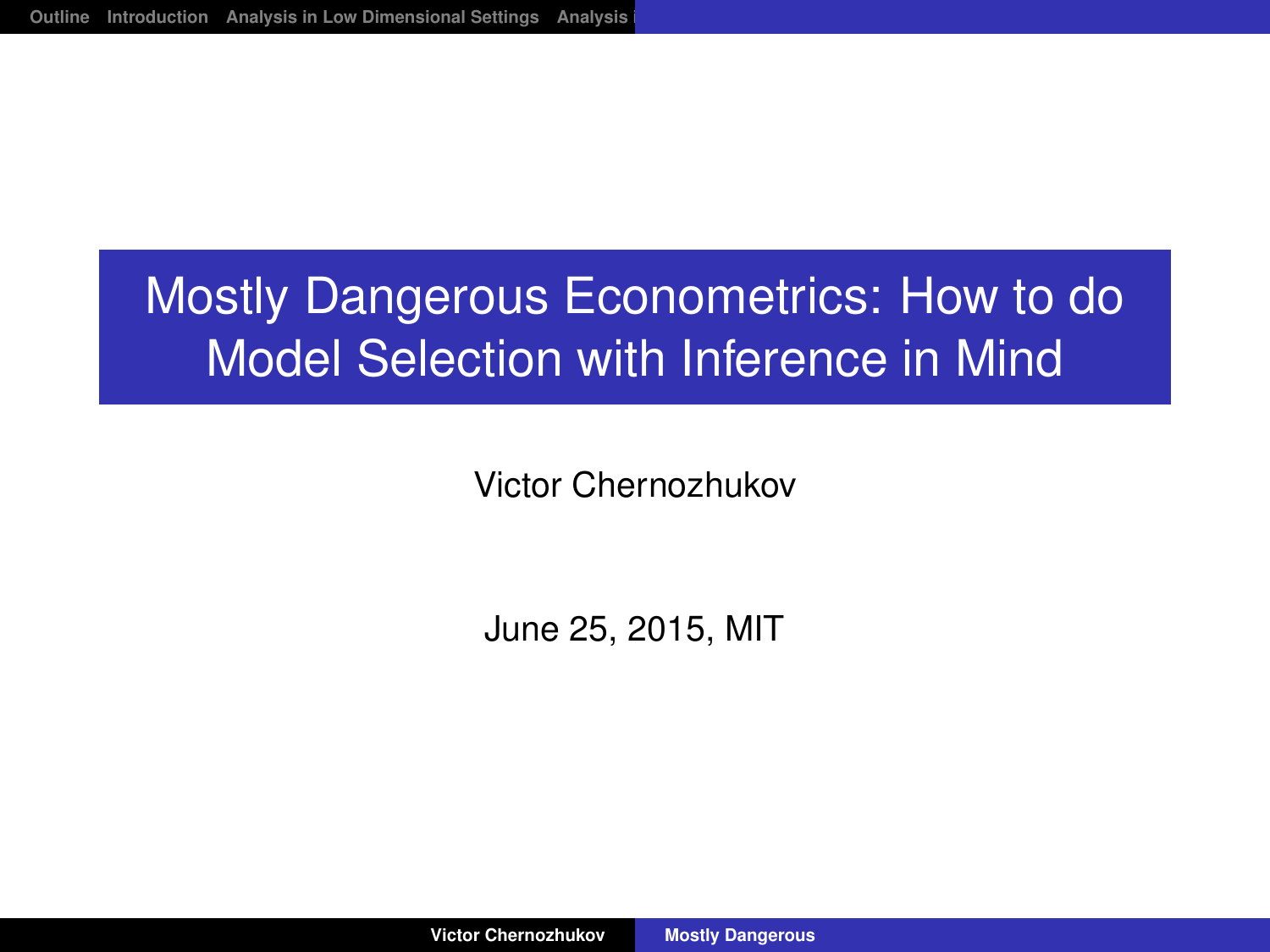<span id="page-1-1"></span><span id="page-1-0"></span> $\triangleright$  Richer data and methodological developments lead us to consider more elaborate econometric models than before.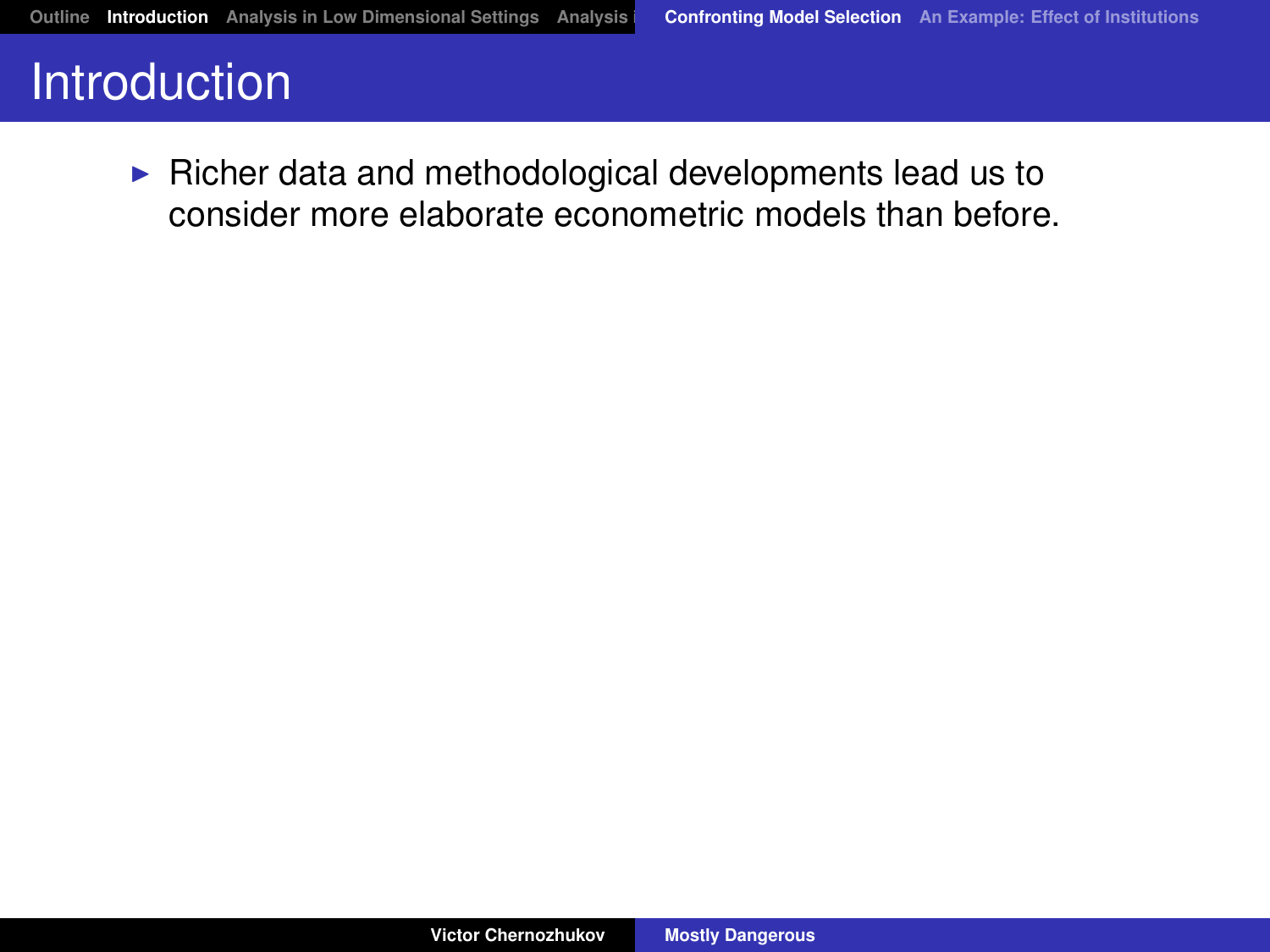- $\triangleright$  Richer data and methodological developments lead us to consider more elaborate econometric models than before.
- $\triangleright$  Focus discussion on the linear endogenous model

$$
y_{i} = d_{i} \n\begin{array}{c}\n\text{effect} \\
\text{or} \\
\text{treatment} \\
\text{treatment}\n\end{array}
$$
\n
$$
E[\epsilon_{i} | X_{i}, Z_{i} ] = 0.
$$
\n
$$
(1)
$$
\n
$$
E[\epsilon_{i} | X_{i}, Z_{i} ] = 0.
$$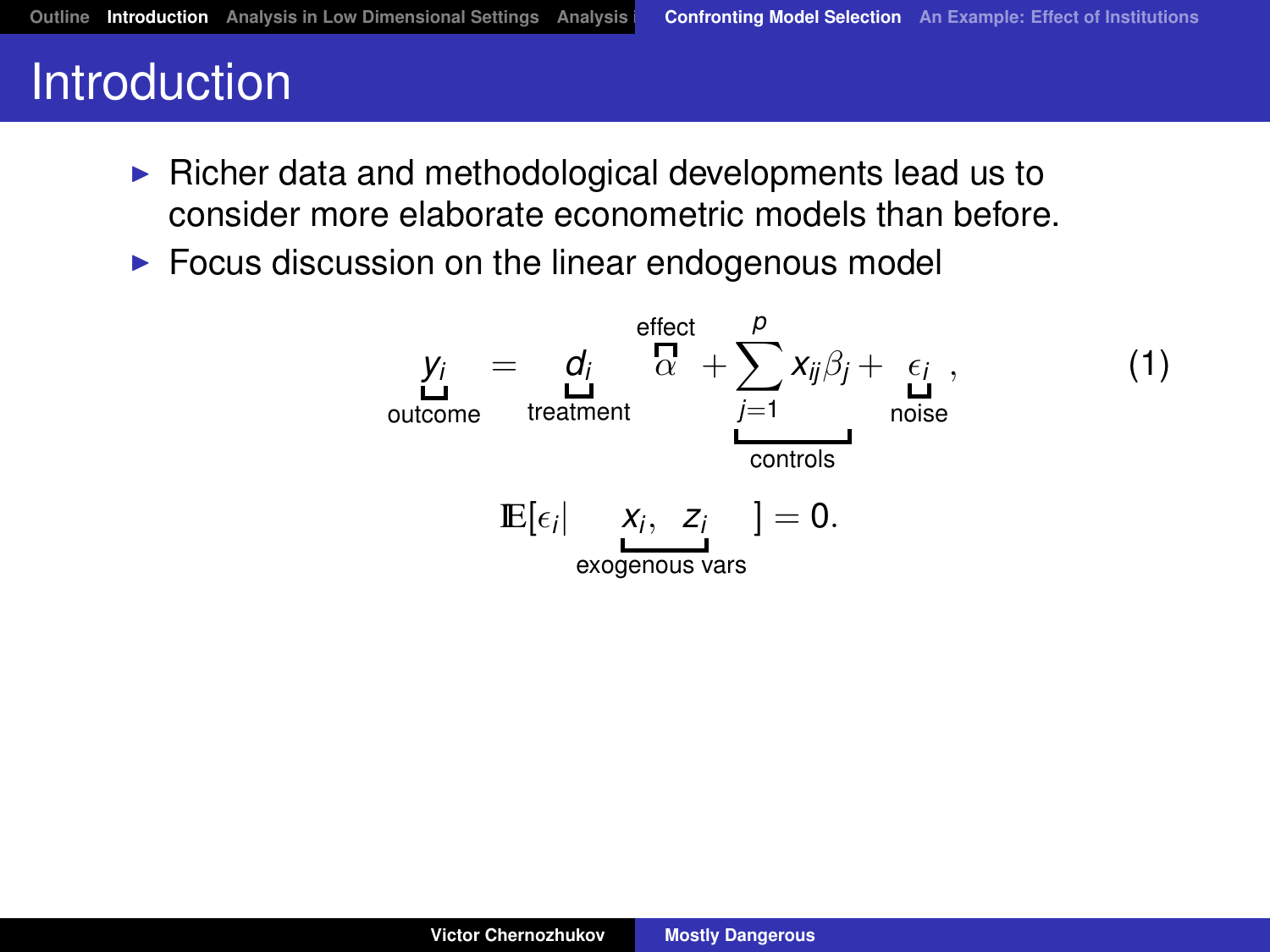- $\triangleright$  Richer data and methodological developments lead us to consider more elaborate econometric models than before.
- $\triangleright$  Focus discussion on the linear endogenous model

$$
y_{i} = d_{i} \n\begin{array}{c}\n\text{effect} \\
\text{or} \\
\text{tradiment} \\
\text{contcons}\n\end{array}
$$
\n
$$
E[\epsilon_{i} | \n\begin{array}{c}\n\text{effect} \\
\text{r} \\
\text{f} \\
\text{f} \\
\text{controls}\n\end{array}] = 0.
$$
\n(1)

 $\triangleright$  Controls can be richer as more features become available (Census characteristics, housing characteristics, geography, text data)

⇐ "big" data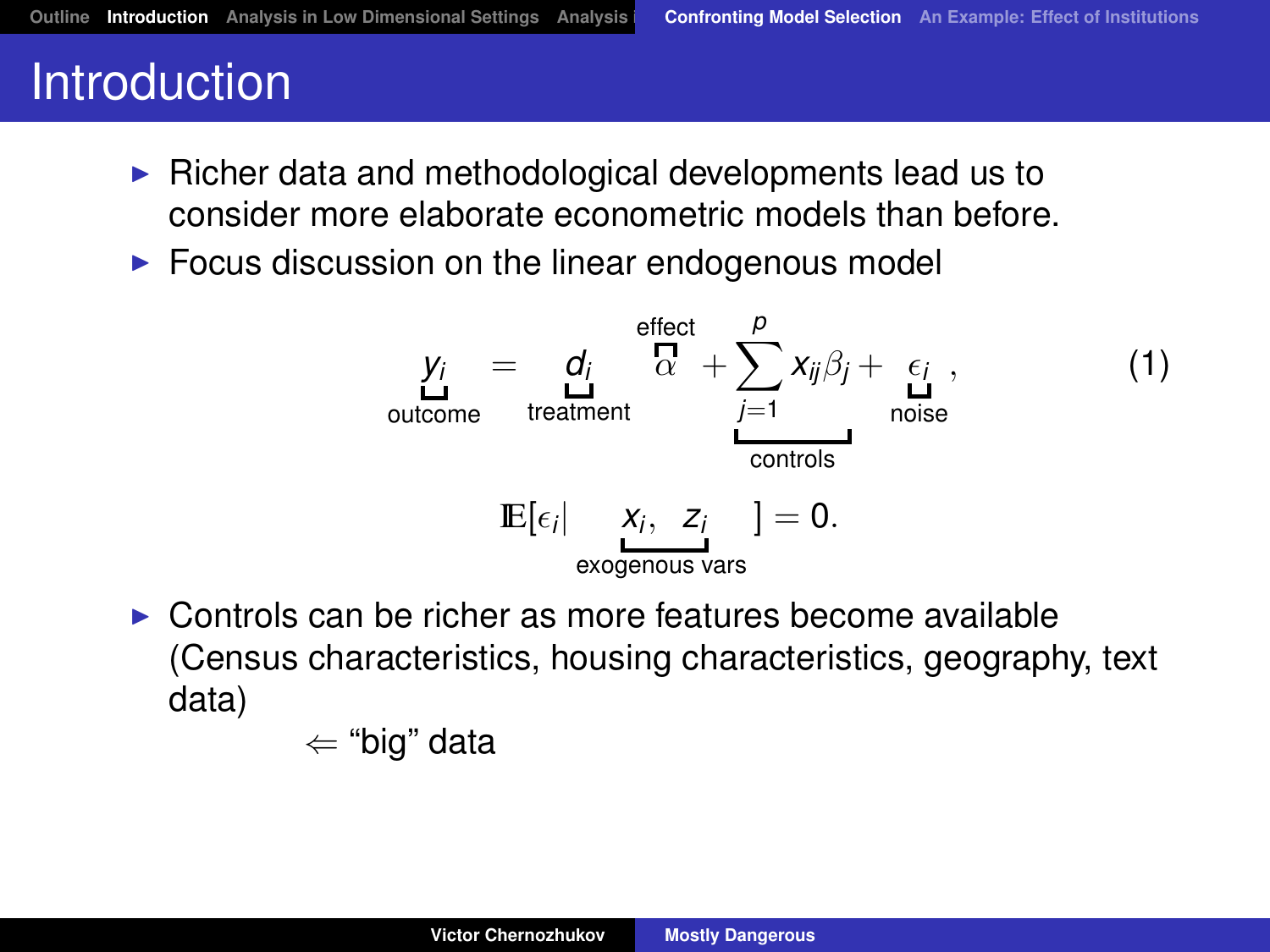- <span id="page-4-0"></span> $\triangleright$  Richer data and methodological developments lead us to consider more elaborate econometric models than before.
- $\triangleright$  Focus discussion on the linear endogenous model

$$
y_{i} = d_{i} \n\begin{array}{c}\n\text{effect} \\
\text{d}_{i} \\
\text{between the current} \\
\text{inductor} \\
\text{E}[\epsilon_{i} | \n\begin{array}{c}\n\text{effect} \\
\text{f} \\
\text{f} \\
\text{f} \\
\text{f} \\
\text{f} \\
\text{f} \\
\text{f} \\
\text{f} \\
\text{f} \\
\text{f} \\
\text{f} \\
\text{f} \\
\text{f} \\
\text{f} \\
\text{f} \\
\text{f} \\
\text{f} \\
\text{f} \\
\text{f} \\
\text{f} \\
\text{f} \\
\text{f} \\
\text{f} \\
\text{f} \\
\text{f} \\
\text{f} \\
\text{f} \\
\text{f} \\
\text{f} \\
\text{f} \\
\text{f} \\
\text{f} \\
\text{f} \\
\text{f} \\
\text{f} \\
\text{f} \\
\text{f} \\
\text{f} \\
\text{f} \\
\text{f} \\
\text{f} \\
\text{f} \\
\text{f} \\
\text{f} \\
\text{f} \\
\text{f} \\
\text{f} \\
\text{f} \\
\text{f} \\
\text{f} \\
\text{f} \\
\text{f} \\
\text{f} \\
\text{f} \\
\text{f} \\
\text{f} \\
\text{f} \\
\text{f} \\
\text{f} \\
\text{f} \\
\text{f} \\
\text{f} \\
\text{f} \\
\text{f} \\
\text{f} \\
\text{f} \\
\text{f} \\
\text{f} \\
\text{f} \\
\text{f} \\
\text{f} \\
\text{f} \\
\text{f} \\
\text{f} \\
\text{f} \\
\text{f} \\
\text{f} \\
\text{f} \\
\text{f} \\
\text{f} \\
\text{f} \\
\text{f} \\
\text{f} \\
\text{f} \\
\text{f} \\
\text{f} \\
\text{f} \\
\text{f} \\
\text{f} \\
\text{f} \\
\text{f} \\
\text{f} \\
\text{f} \\
\text{f} \\
\text{f} \\
\text{f} \\
\text{f} \\
\text{f} \\
\text{f} \\
\text{f} \\
\text{f} \\
\text{f} \\
\text{f} \\
\text{f} \\
\text{f} \\
\text{f} \\
\text{f} \\
\text{f} \\
\text{f} \\
\text{f} \\
\text{f} \\
\text{f} \\
\text{f} \\
\text{f} \\
$$

 $\triangleright$  Controls can be richer as more features become available (Census characteristics, housing characteristics, geography, text data)

⇐ "big" data

 $\triangleright$  Controls can contain transformation of "raw" controls in an effort to make models more flexible

 $\Leftarrow$  nonparametric series modeling, "machine learning"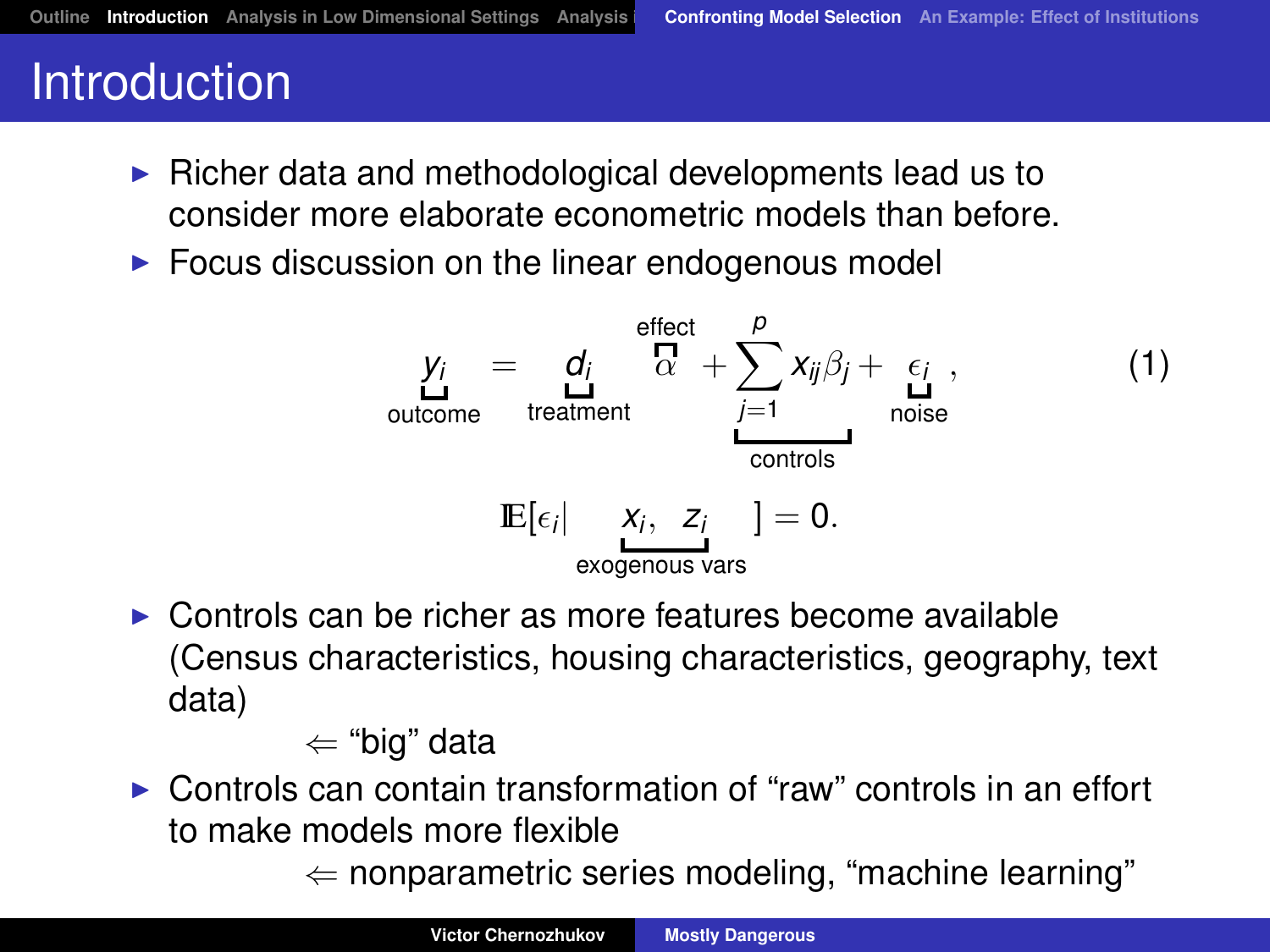- **Fig. 2** This **forces** us to explicitly consider **model selection** to select controls that are "most relevant".
- $\blacktriangleright$  Model selection techniques:
	- ▶ CLASSICAL: **t and F tests**
	- ▶ MODERN: Lasso, Regression Trees, Random Forests, Boosting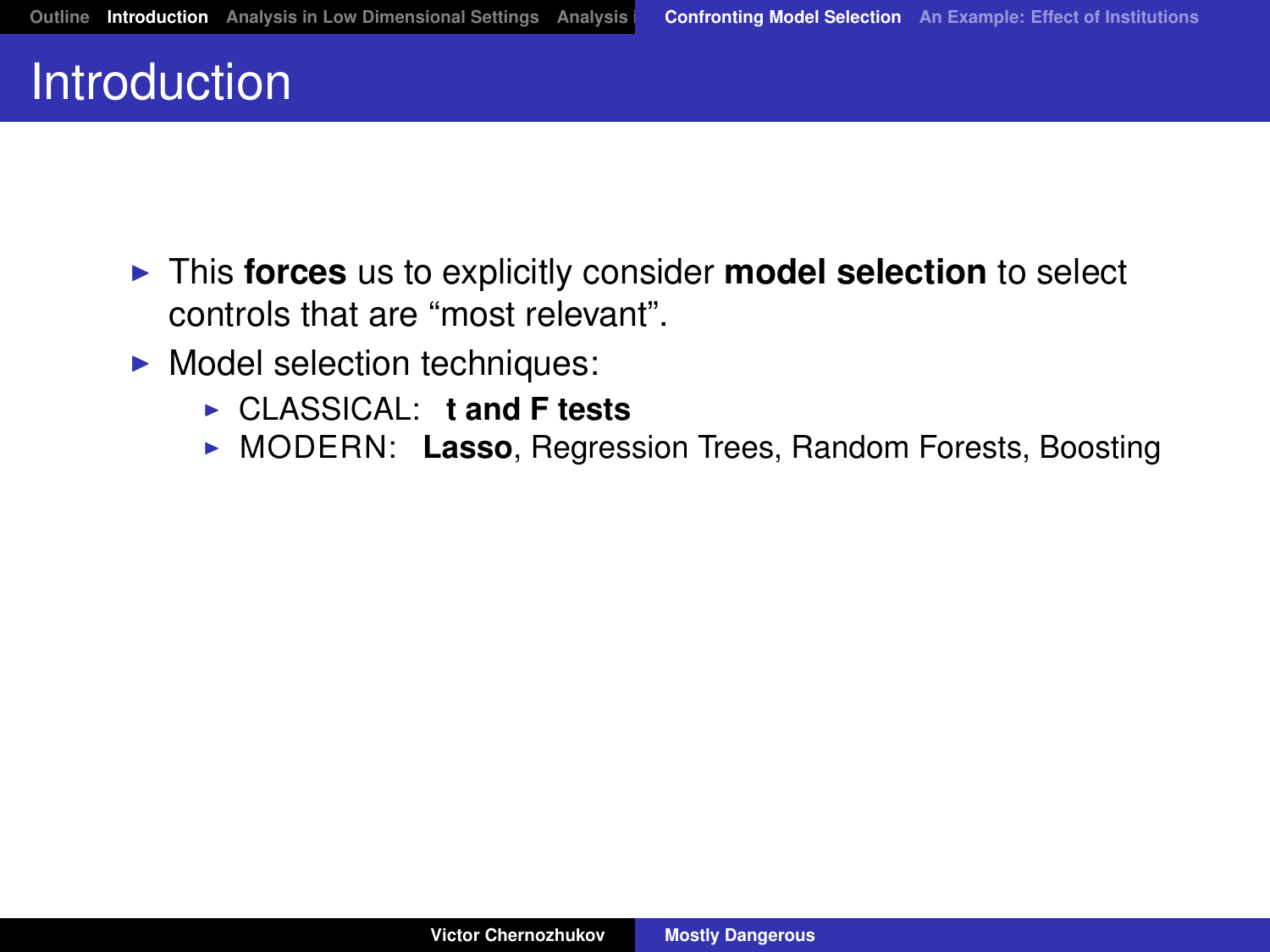- **Fig. 1** This **forces** us to explicitly consider **model selection** to select controls that are "most relevant".
- $\blacktriangleright$  Model selection techniques:
	- <sup>I</sup> CLASSICAL: **t and F tests**
	- ▶ MODERN: Lasso, Regression Trees, Random Forests, Boosting

If you are using *any* of these MS techniques directly in [\(1\)](#page-1-1), you are doing it *wrong.*

Have to do *additional selection* to make it right.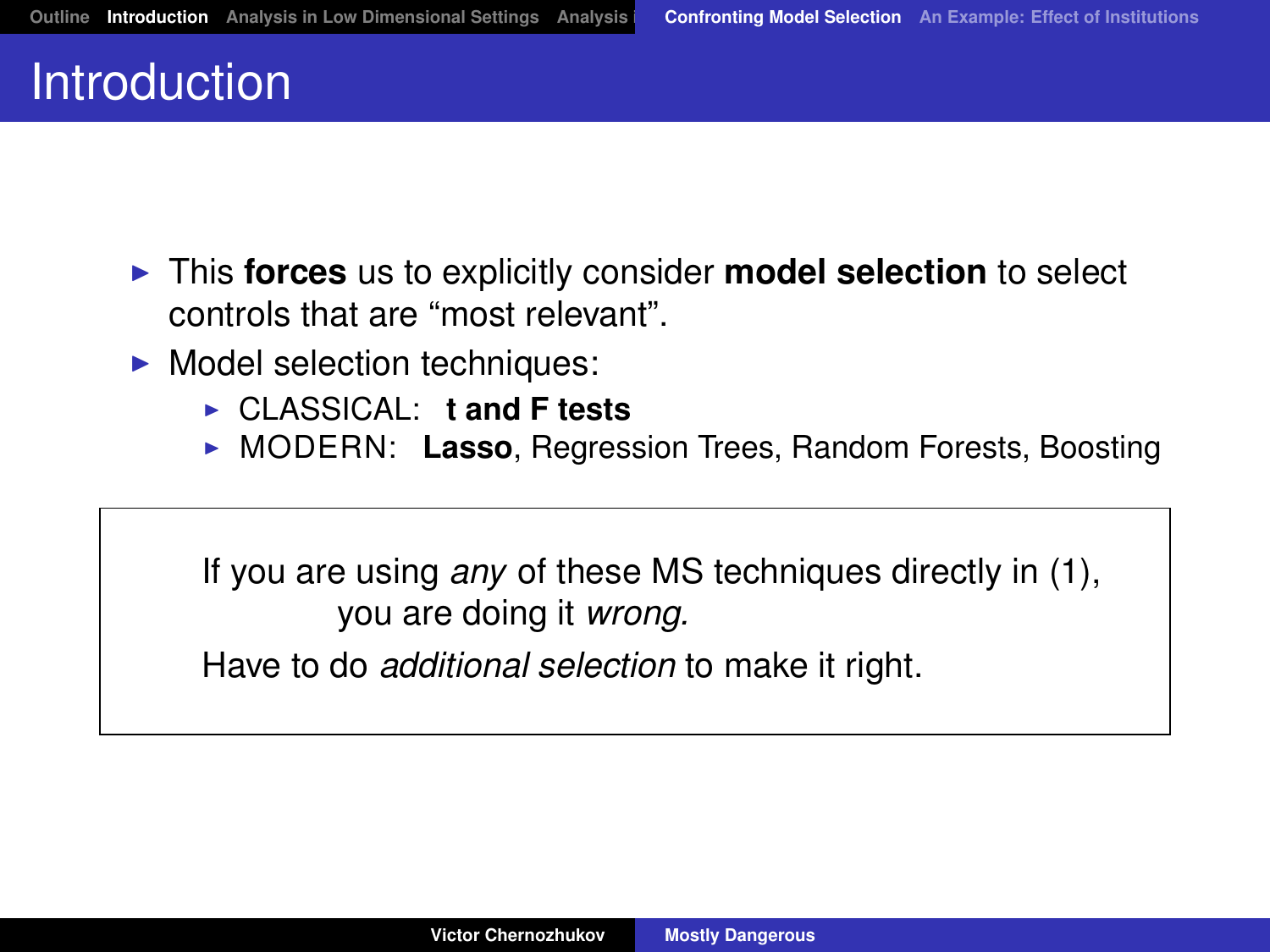## <span id="page-7-0"></span>An Example: Effect of Institutions on the Wealth of Nations

- ▶ Acemoglu, Johnson, Robinson (2001)
- $\blacktriangleright$  Impact of institutions on wealth



- Instrument  $z_i$ : the early settler mortality (200 years ago)
- Sample size  $n = 67$
- $\blacktriangleright$  Specification of controls:
	- $\blacktriangleright$  Basic: constant, latitude (p=2)
	- $\blacktriangleright$  Flexible: + cubic spline in latitude, continent dummies (p=16)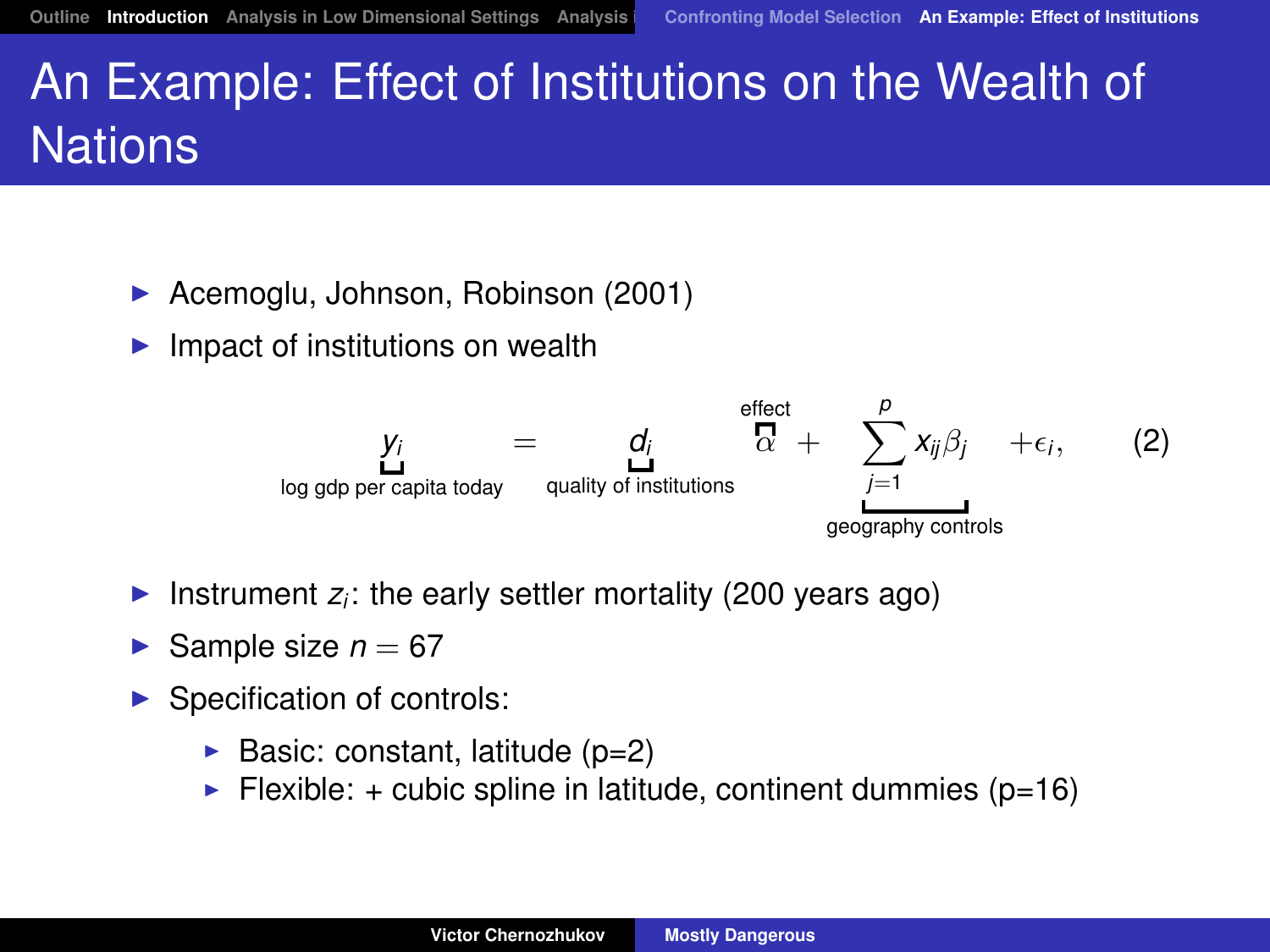## Example: The Effect of Institutions

|                       | Institutions |                  |
|-----------------------|--------------|------------------|
|                       |              | Effect Std. Err. |
| <b>Basic Controls</b> | $.96***$     | 0.21             |
| Flexible Controls     | .98          | 0 80             |

 $\blacktriangleright$  Is it ok to drop the additional controls?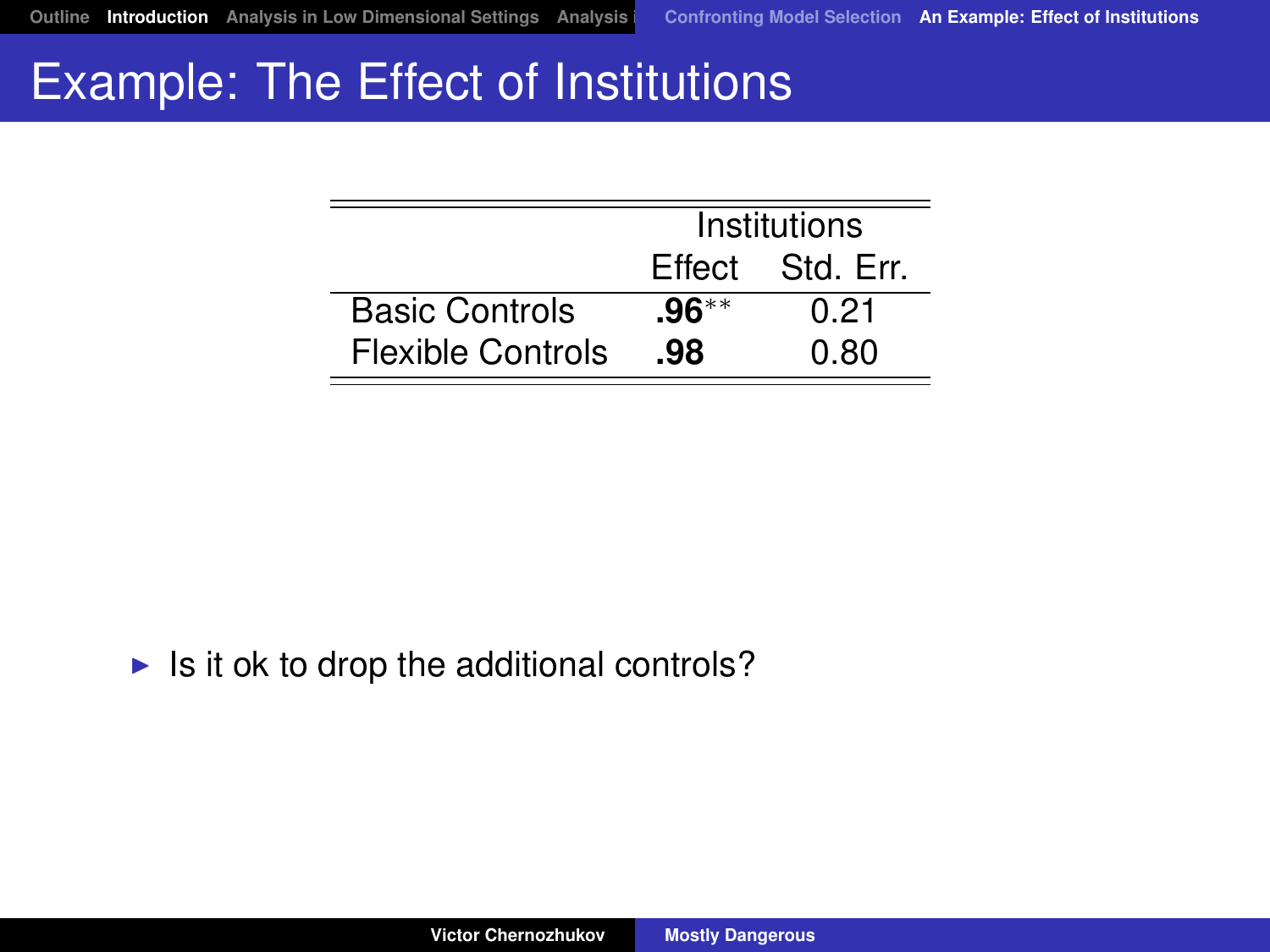## Example: The Effect of Institutions

|                       | Institutions |                  |
|-----------------------|--------------|------------------|
|                       |              | Effect Std. Err. |
| <b>Basic Controls</b> | $.96***$     | 0.21             |
| Flexible Controls     | .98          | 0 80             |

 $\blacktriangleright$  Is it ok to drop the additional controls?

Potentially Dangerous.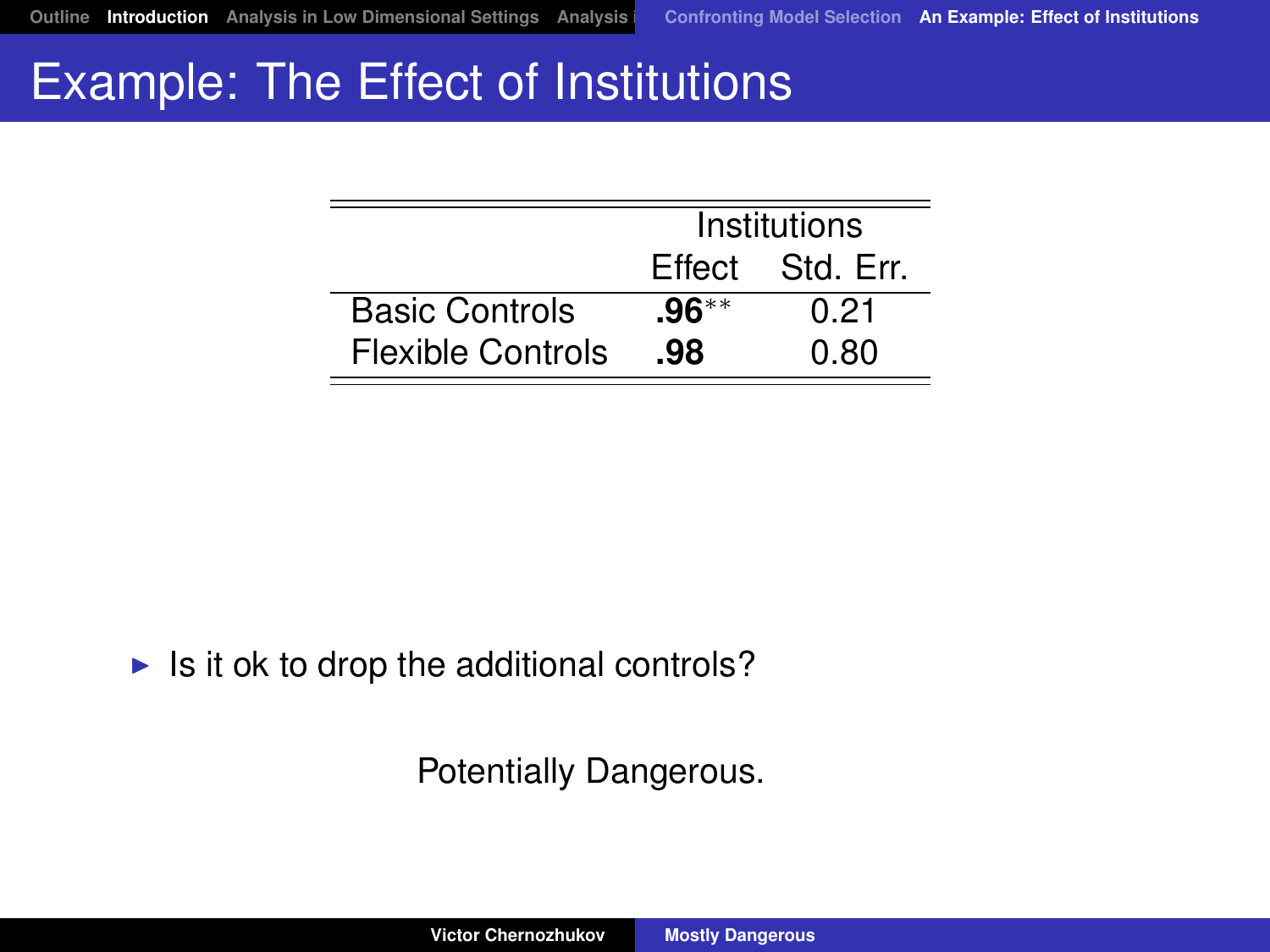## Example: The Effect of Institutions

|                       | Institutions |                  |
|-----------------------|--------------|------------------|
|                       |              | Effect Std. Err. |
| <b>Basic Controls</b> | $.96***$     | 0.21             |
| Flexible Controls     | .98          | 0 80             |

 $\blacktriangleright$  Is it ok to drop the additional controls?

Potentially Dangerous. Very.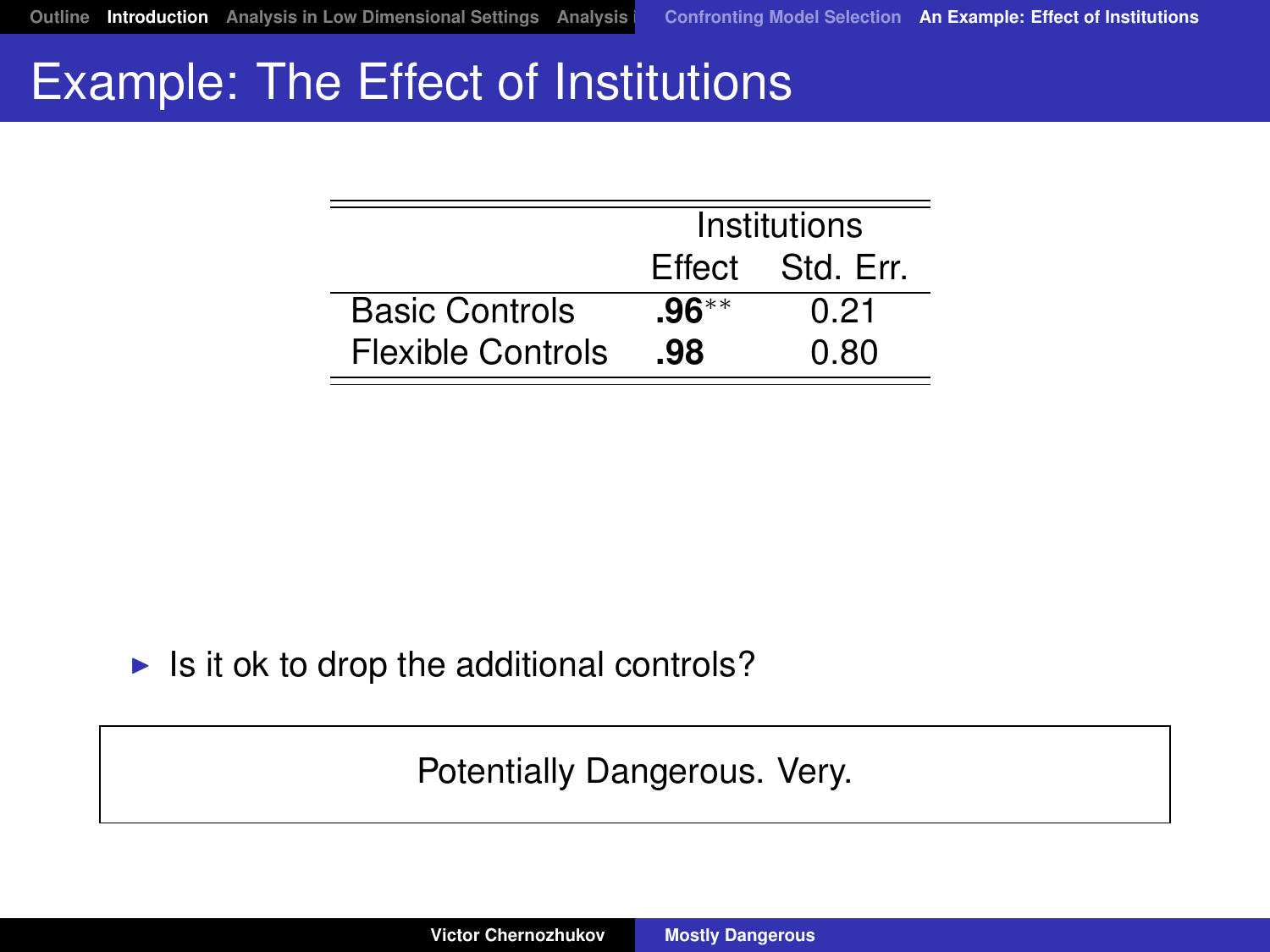#### <span id="page-11-0"></span>Analysis: things can go wrong even with  $p = 1$

 $\triangleright$  Consider a very simple exogenous model

$$
y_i = d_i \alpha + x_i \beta + \epsilon_i, \quad \mathbb{E}[\epsilon_i | d_i, x_i] = 0.
$$

- $\triangleright$  Common practice is to do the following.
- **Post-single selection** procedure:
- Step 1. Include  $x_i$  only if it is a significant predictor of  $y_i$  as judged by a conservative test (t-test, Lasso, etc.). Drop it otherwise.

Step 2. Refit the model after selection, use standard confidence intervals.

**Fig. 1** This can **fail miserably**, if  $|\beta|$  is close to zero but not equal to zero, formally if

|β| ∝ 1/ √ *n*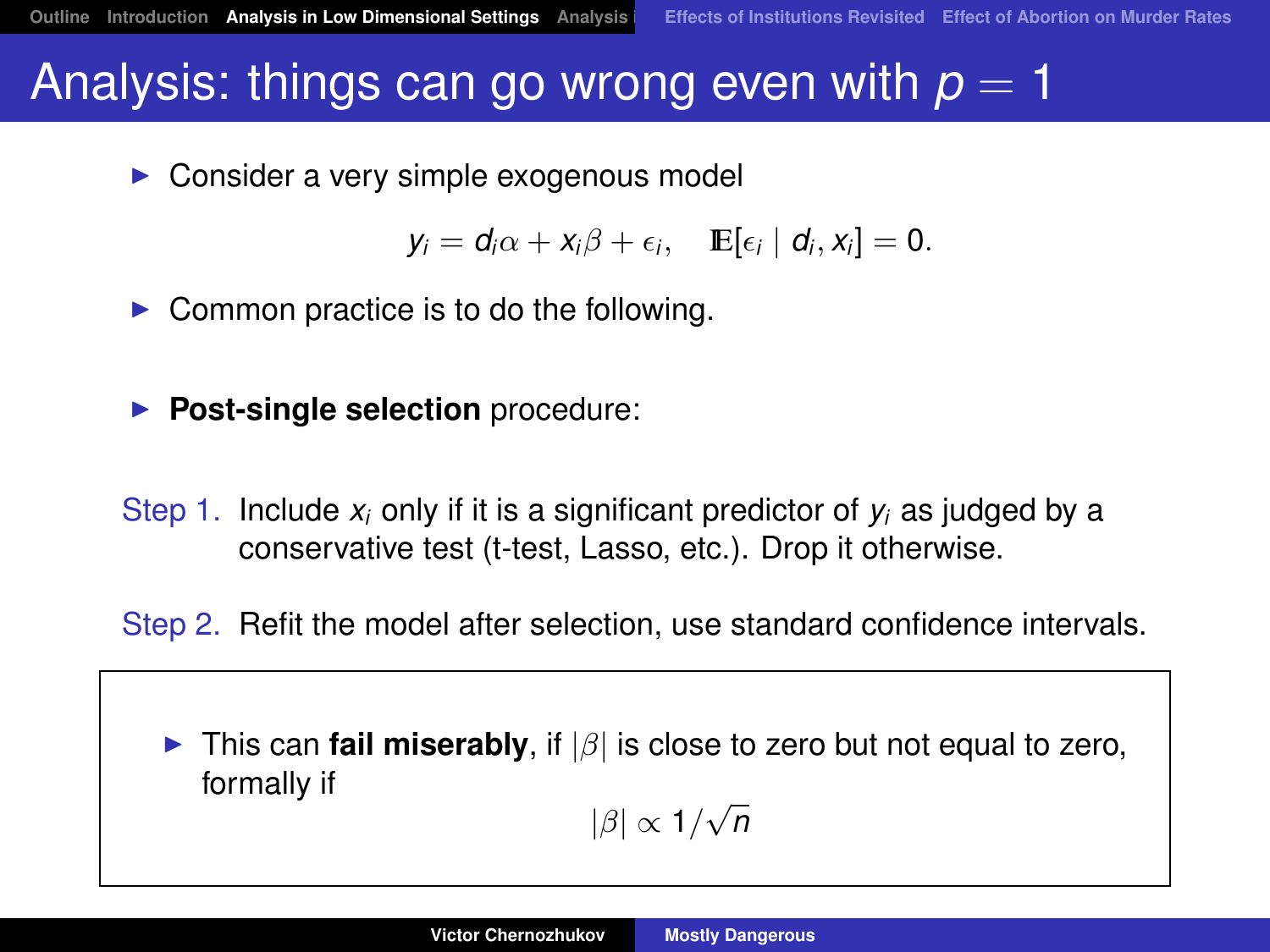## What can go wrong? Distribution of  $\sqrt n (\hat \alpha - \alpha)$  is not what you think

 $0<sup>2</sup>$ 

$$
y_i = d_i \alpha + x_i \beta + \epsilon_i, \quad d_i = x_i \gamma + v_i
$$
  
\n
$$
\alpha = \mathbf{0}, \quad \beta = .\mathbf{2}, \quad \gamma = .8,
$$
  
\n
$$
n = 100
$$
  
\n
$$
\epsilon_i \sim N(0, 1)
$$
  
\n
$$
(d_i, x_i) \sim N\left(0, \begin{bmatrix} 1 & .8 \\ .8 & 1 \end{bmatrix}\right)
$$
  
\n**> selection done by a**

**t-test**

 $0.35$  $0.3$ 0.25  $0.2$  $0.15$  $0.1$  $0.05$ .3  $\overline{a}$  $\mathbf{A}$  $\circ$  $\overline{1}$  $\,$  2  $\,$  $\overline{a}$  $\overline{a}$  $\overline{5}$  $\overline{6}$  $-4$ 

Single - Testing 5%

Reject  $H_0$ :  $\alpha = 0$  (the truth) about 50% of the time (with nominal size of 5%)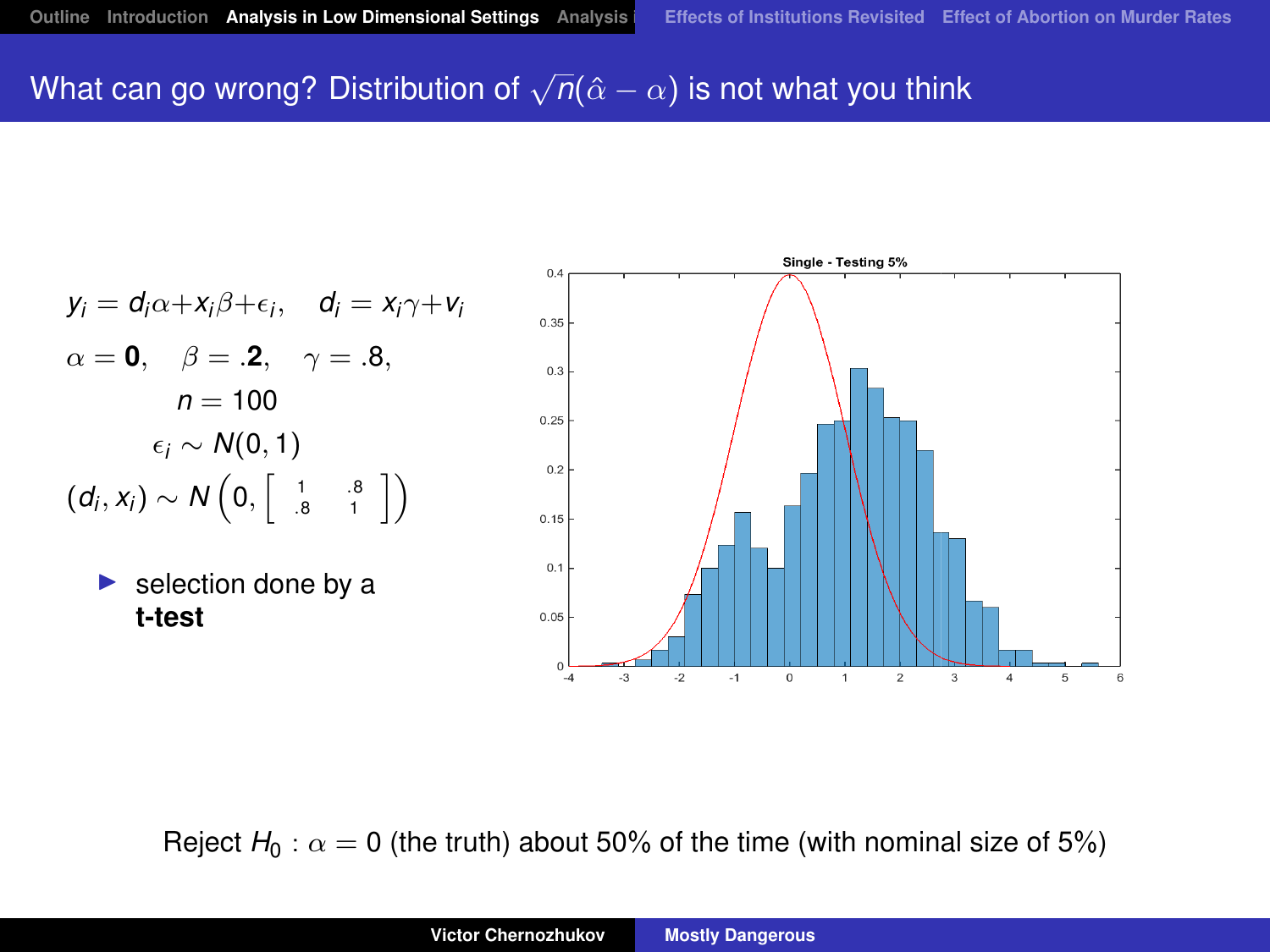## What can go wrong? Distribution of  $\sqrt n (\hat \alpha - \alpha)$  is not what you think

 $0<sup>2</sup>$ 

$$
y_i = d_i \alpha + x_i \beta + \epsilon_i, \quad d_i = x_i \gamma + v_i
$$
  
\n
$$
\alpha = \mathbf{0}, \quad \beta = .\mathbf{2}, \quad \gamma = .8,
$$
  
\n
$$
n = 100
$$
  
\n
$$
\epsilon_i \sim N(0, 1)
$$
  
\n
$$
(d_i, x_i) \sim N\left(0, \begin{bmatrix} 1 & .8 \\ .8 & 1 \end{bmatrix}\right)
$$
  
\n**selection done by**

**Lasso**

 $0.35$  $0.3$ 0.25  $0.2$  $0.15$  $0.1$  $0.05$ .3  $\overline{z}$  $\mathbf{A}$  $\circ$  $\overline{1}$  $\,$  2  $\,$  $\mathbf{a}$  $\overline{a}$  $\overline{5}$  $\overline{6}$  $-4$ 

Single - LASSO

Reject  $H_0$ :  $\alpha = 0$  (the truth) of no effect about 50% of the time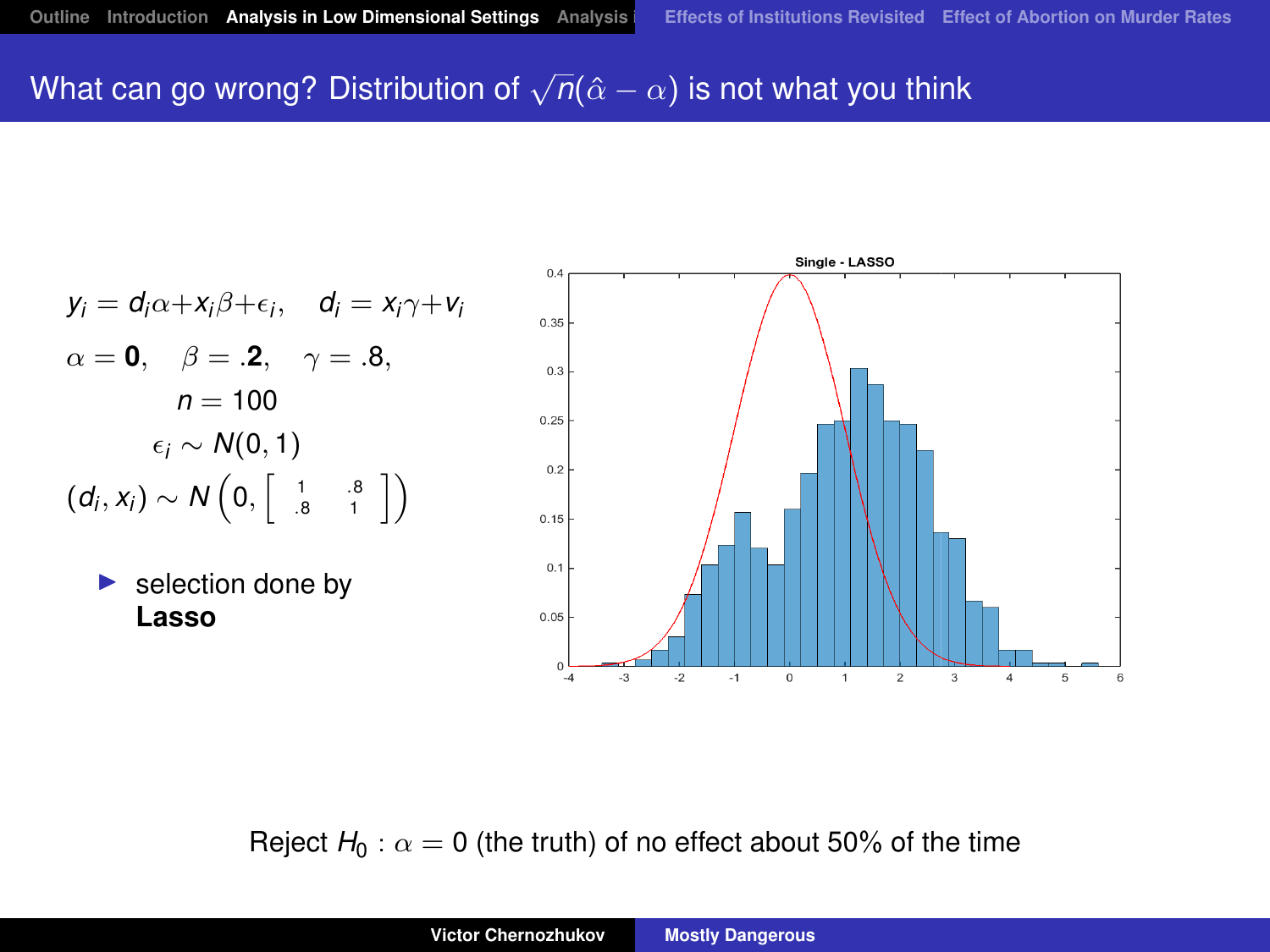## Solutions?

Pseudo-solutions:

- **Practical:** bootstrap (does not work),
- **Classical:** assume the problem away by assuming that either  $\beta = 0$  or  $|\beta| \gg 0$ ,
- ▶ Conservative: don't do selection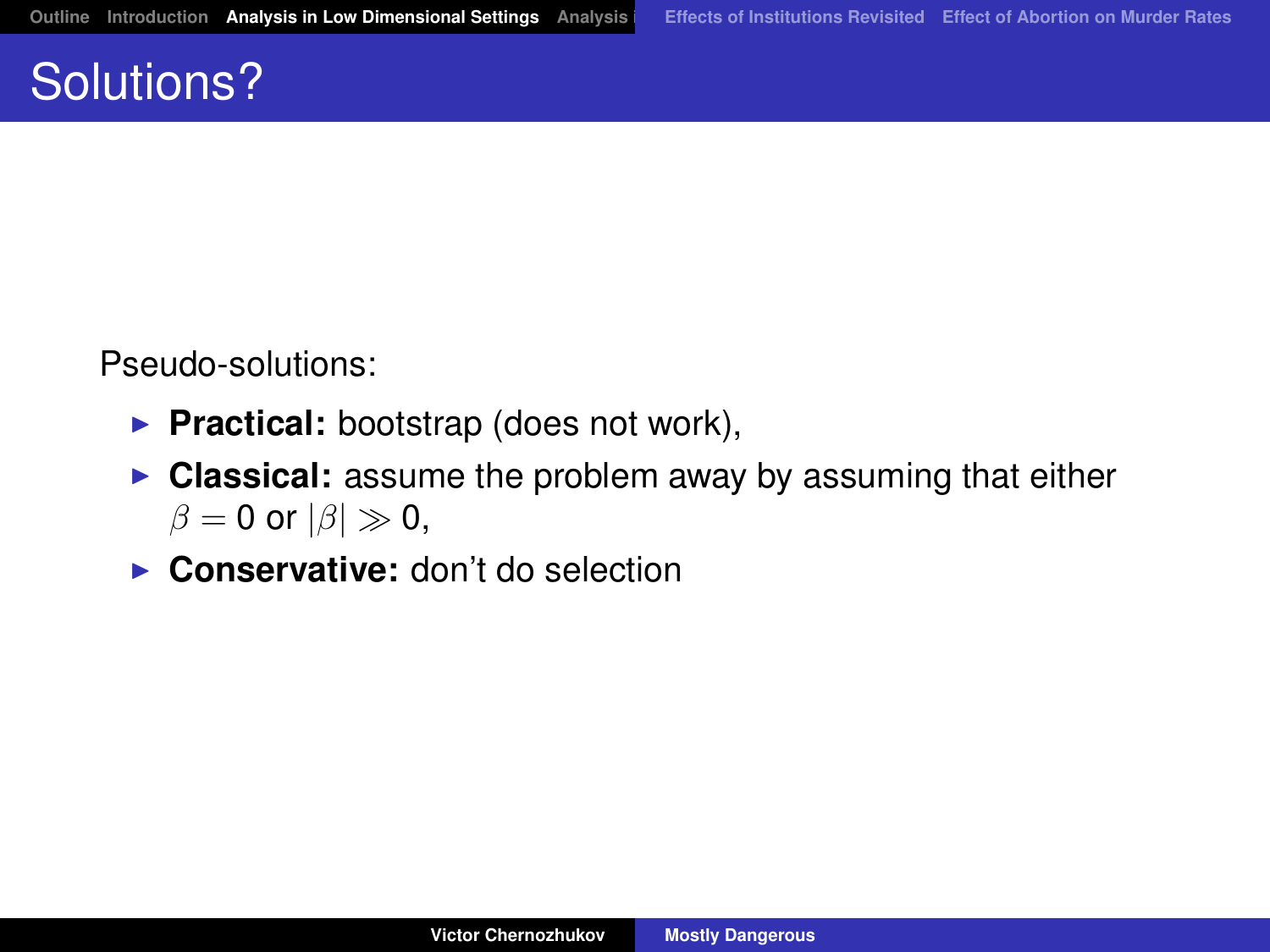## Solution: Post-double selection

- **Post-double selection** procedure (BCH, 2010, ES World Congress, ReStud, 2013):
- Step 1. Include  $x_i$  if it is a significant predictor of  $y_i$  as judged by a conservative test (t-test, Lasso etc).
- Step 2. Include  $x_i$  if it is a significant predictor of  $d_i$  as judged by a conservative test (t-test, Lasso etc). [In the IV models must include *xi* if it a significant predictor of *zi*].
- Step 3. Refit the model after selection, use standard confidence intervals.

Theorem (Belloni, Chernozhukov, Hansen: WC ES 2010, ReStud 2013)

*DS works in low-dimensional setting and in high-dimensional approximately sparse settings.*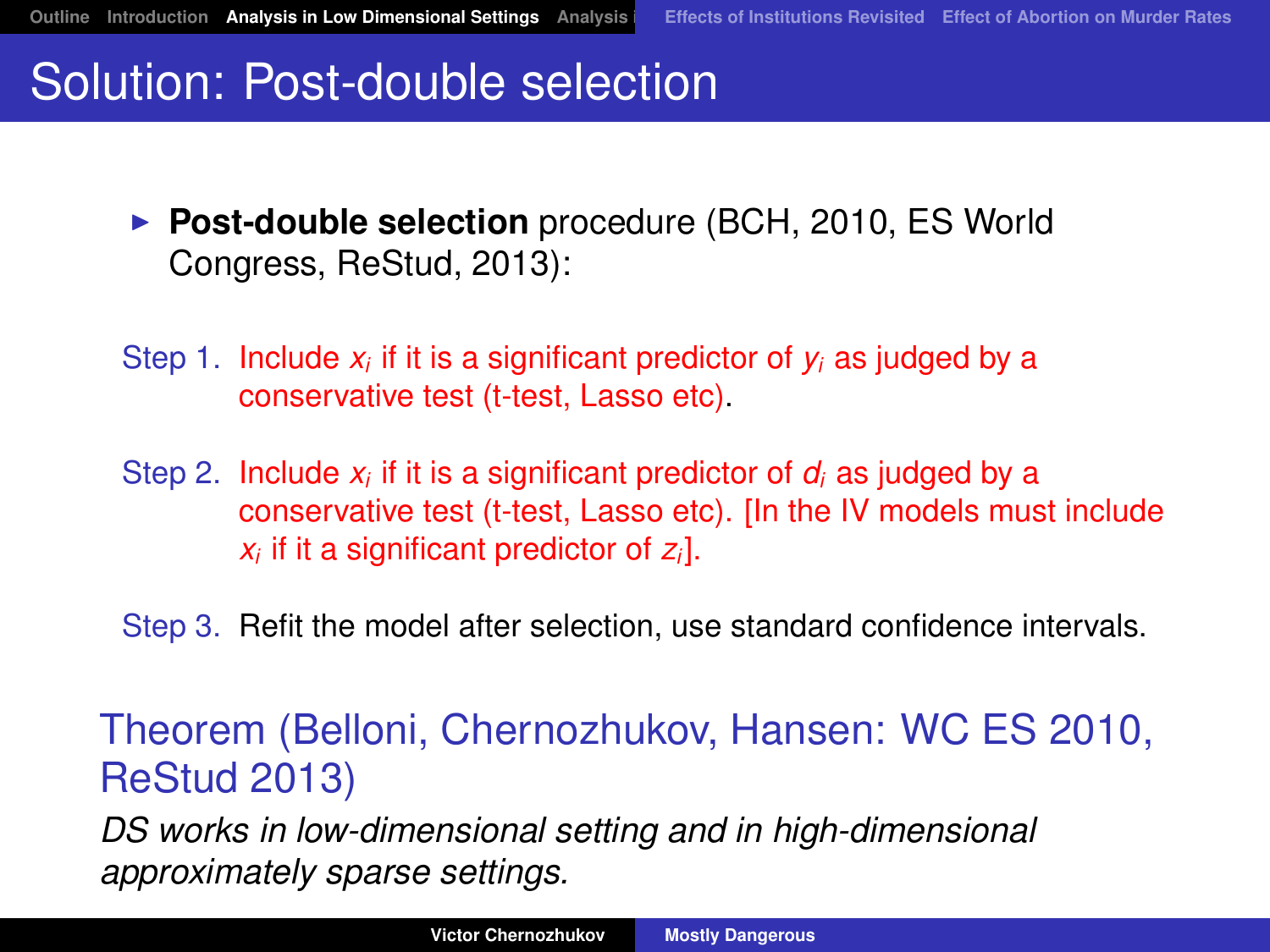## Double Selection Works

 $y_i = d_i \alpha + x_i \beta + \epsilon_i$ ,  $d_i = x_i \gamma + v_i$  $\alpha = 0, \quad \beta = .2, \quad \gamma = .8,$  $n = 100$  $\epsilon_i \sim N(0, 1)$  $(d_i, x_i) \sim N\left(0, \begin{bmatrix} 1 & .8 \\ .8 & 1 \end{bmatrix}\right)$ ▶ double selection done by **t-tests**



Reject  $H_0$ :  $\alpha = 0$  (the truth) about 5% of the time (for nominal size = 5%)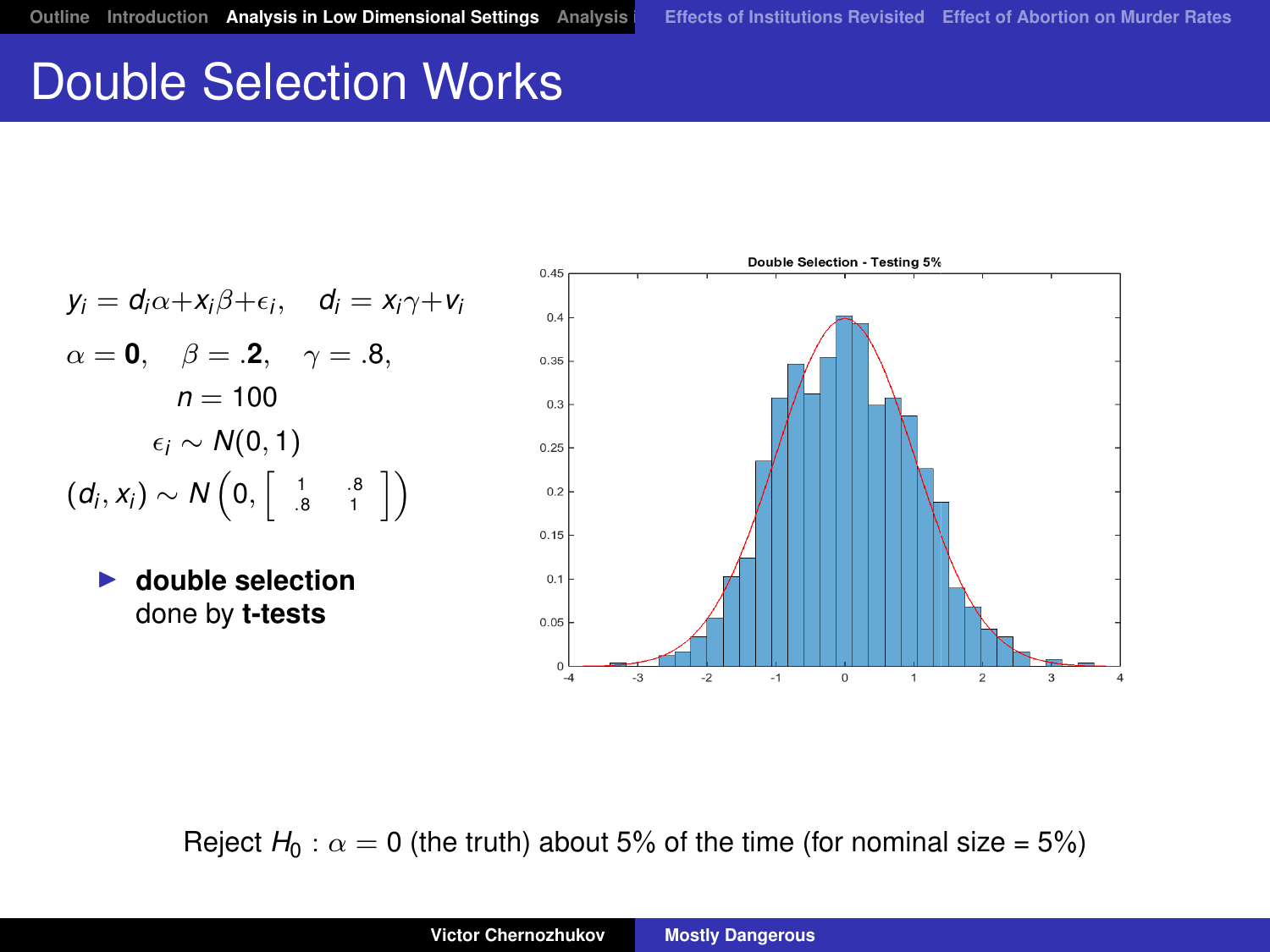## Double Selection Works

 $y_i = d_i \alpha + x_i \beta + \epsilon_i$ ,  $d_i = x_i \gamma + v_i$  $\alpha = 0, \quad \beta = .2, \quad \gamma = .8,$  $n = 100$  $\epsilon_i \sim N(0, 1)$  $(d_i, x_i) \sim N\left(0, \begin{bmatrix} 1 & .8 \\ .8 & 1 \end{bmatrix}\right)$ ▶ double selection done by **Lasso**



Reject  $H_0$ :  $\alpha = 0$  (the truth) about 5% of the time (nominal size = 5%)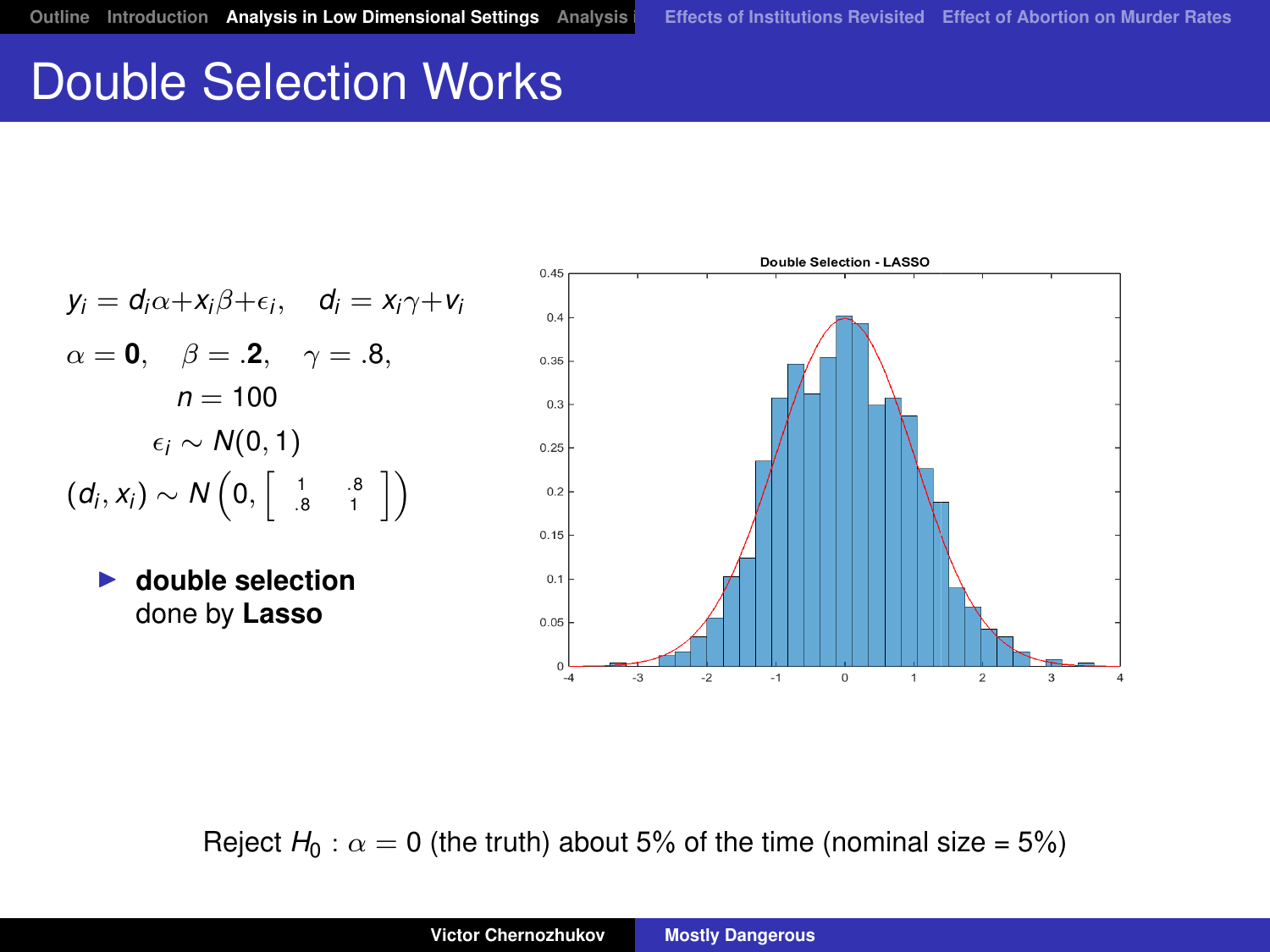## Intuition

- $\blacktriangleright$  The **Double Selection** the selection among the controls  $x_i$ that predict *either d<sup>i</sup> or y<sup>i</sup>* – creates this robustness. It finds controls whose omission would lead to a "large" omitted variable bias, and includes them in the regression.
- $\blacktriangleright$  In essence the procedure is a model selection version of Frisch-Waugh-Lovell partialling-put procedure for estimating linear regression.
- $\blacktriangleright$  The double selection method is robust to moderate selection mistakes in the two selection steps.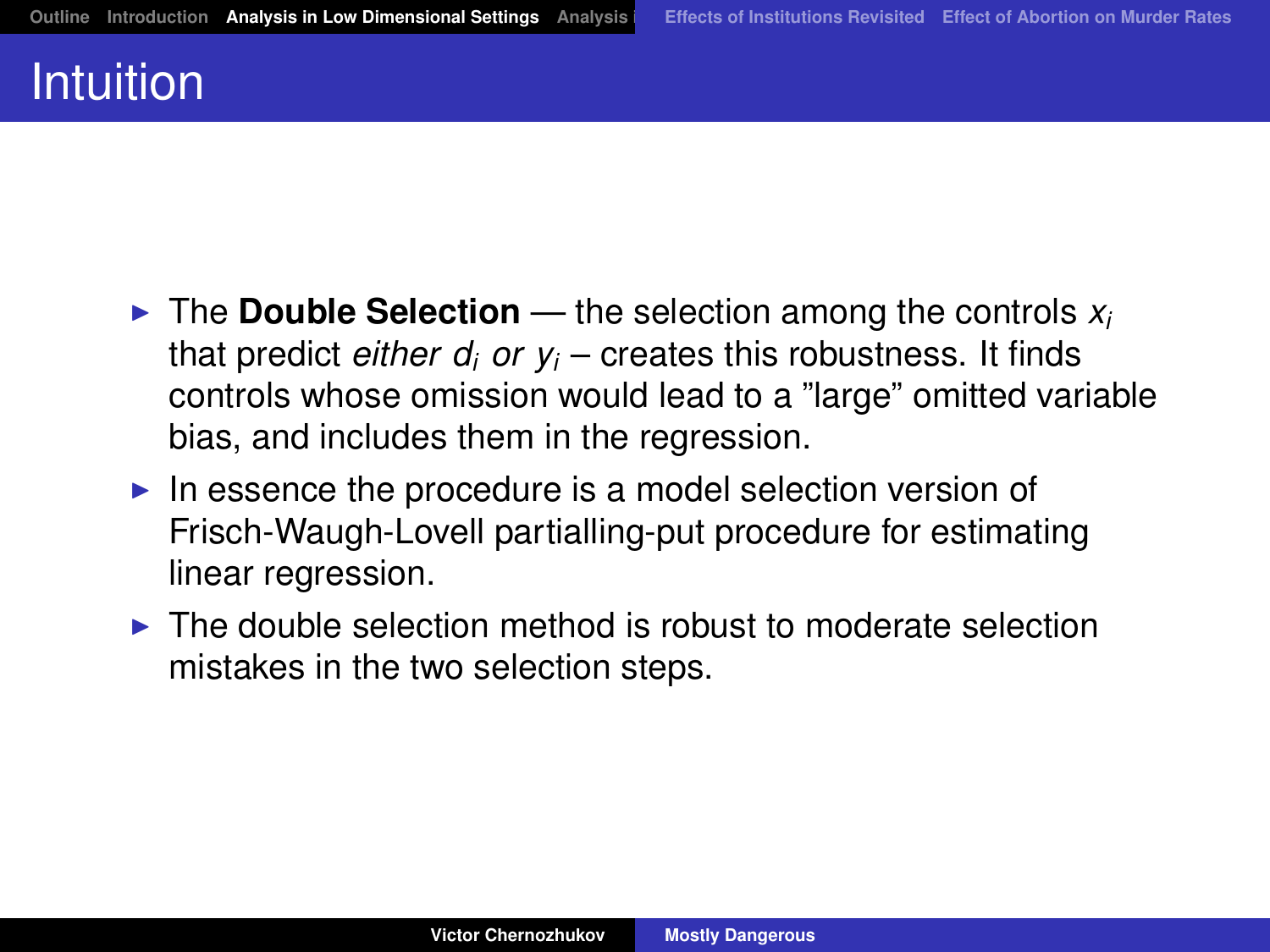## More Intuition via OMVB Analysis

Think about omitted variables bias:

$$
y_i = \alpha d_i + \beta x_i + \zeta_i \hspace{.1cm}; \hspace{.1cm} d_i = \gamma x_i + v_i
$$

If we drop  $x_i$ , the short regression of  $y_i$  on  $d_i$  gives

$$
\sqrt{n}(\widehat{\alpha}-\alpha)=\text{good term}+\sqrt{n}(\underbrace{D'D/n)^{-1}(X'X/n)(\gamma\beta}_{\text{OMVB}}).
$$

 $\blacktriangleright$  the good term is asymptotically normal, and we want

$$
\sqrt{n}\gamma\beta\rightarrow 0.
$$

**Figure selection** can drop  $x_i$  only if  $\beta = O(\sqrt{1/n})$ , but

$$
\sqrt{n}\gamma\sqrt{1/n}\not\to 0
$$

**If double selection** can drop  $x_i$  only if both  $\beta = O(\sqrt{1/n})$  and  $\gamma = O(\sqrt{1/n})$ , that is, if

$$
\sqrt{n}\gamma\beta=O(1/\sqrt{n})\to 0.
$$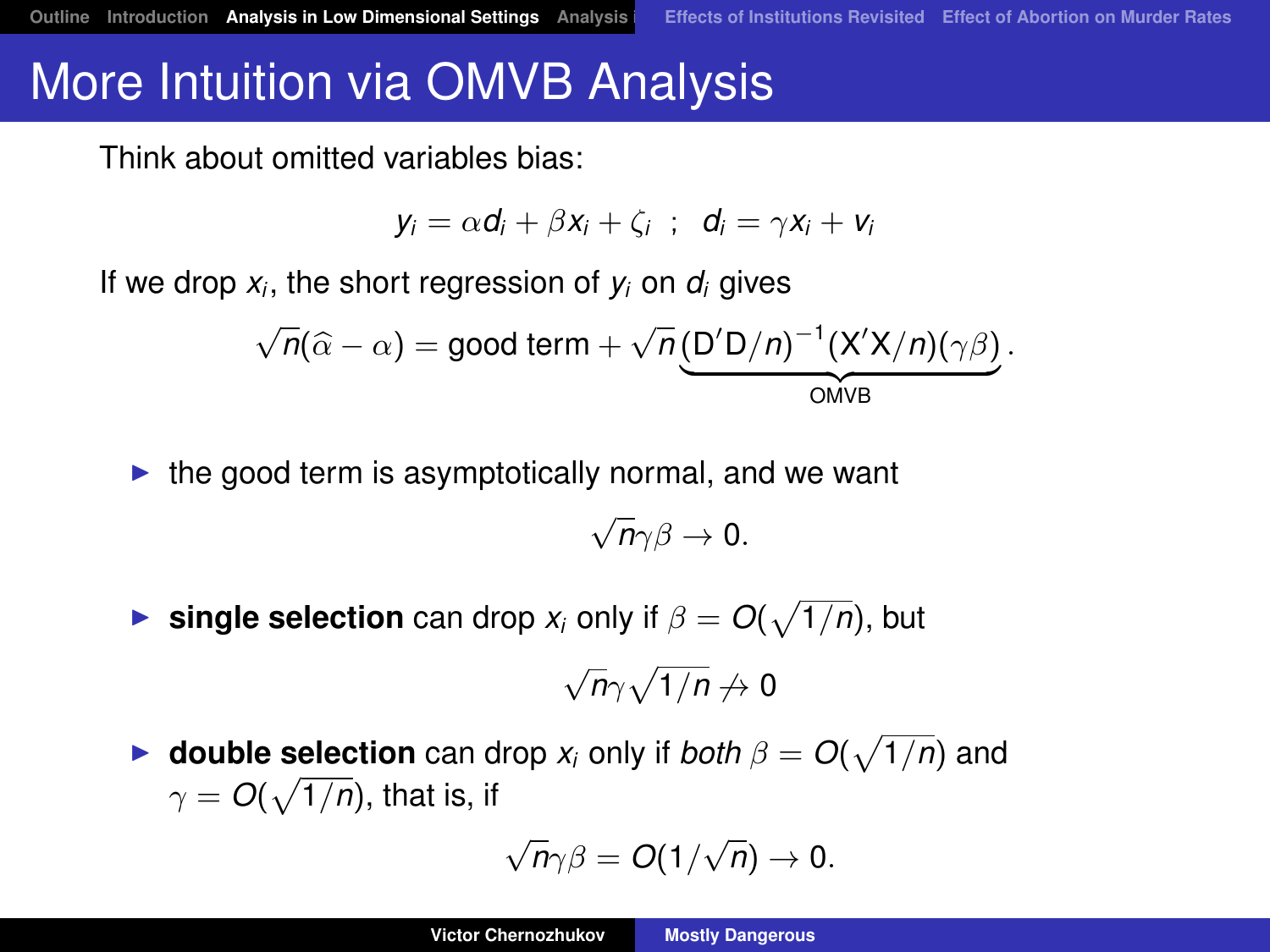## <span id="page-20-0"></span>Example: The Effect of Institutions, Continued

Going back to Acemoglu, Johnson, Robinson (2001):

 $\triangleright$  **Double Selection:** include  $x_{ii}$ 's that are significant predictors of either *y<sup>i</sup>* or *d<sup>i</sup>* or *z<sup>i</sup>* , as judged by Lasso. Drop otherwise.

|                          | Intitutions |                  |
|--------------------------|-------------|------------------|
|                          |             | Effect Std. Err. |
| <b>Basic Controls</b>    | $.96***$    | 0.21             |
| <b>Flexible Controls</b> | .98         | 0.80             |
| <b>Double Selection</b>  | $.78***$    | 0.19             |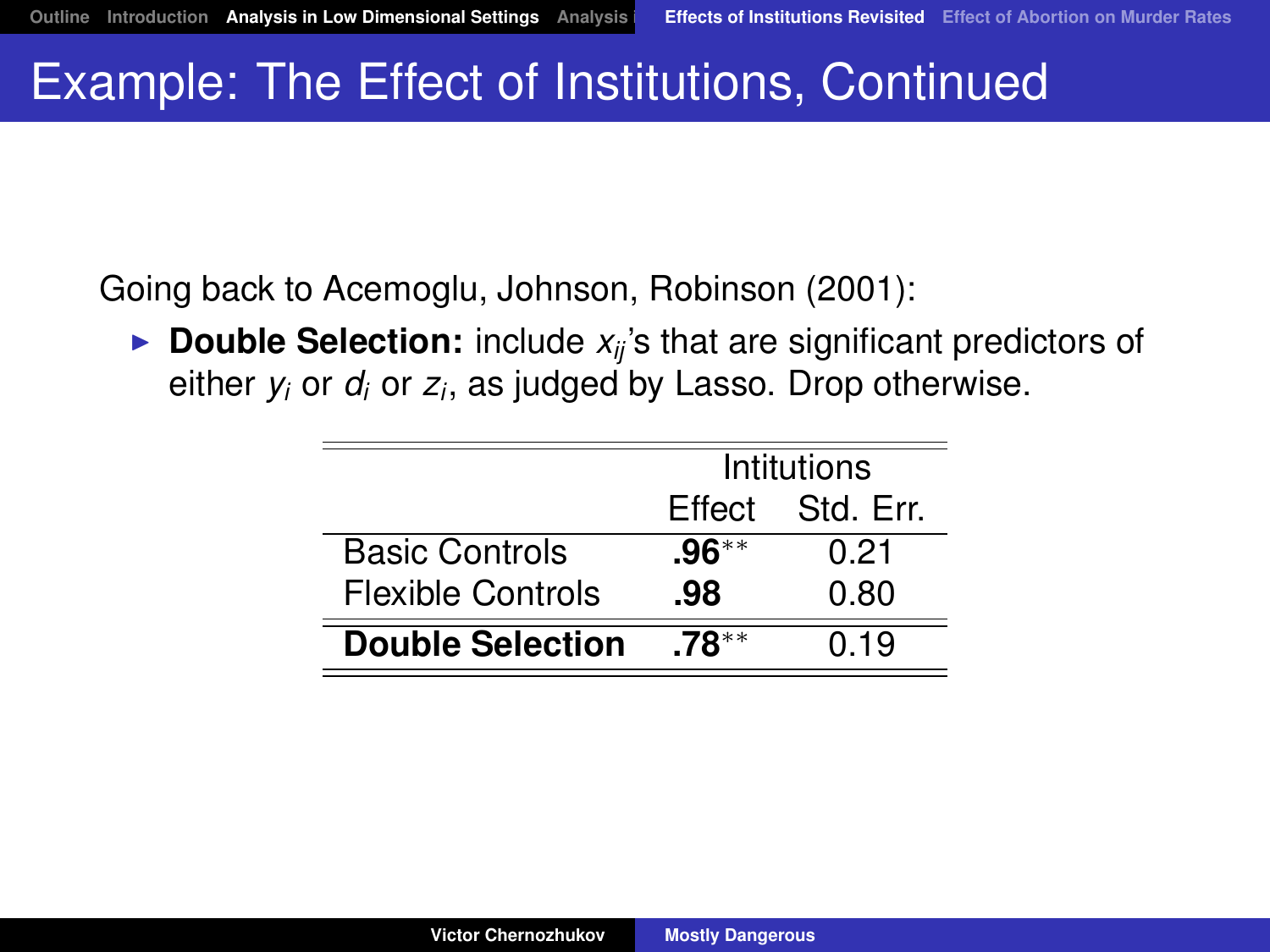# <span id="page-21-0"></span>Application: Effect of Abortion on Murder Rates in the U.S.

Estimate the consequences of abortion rates on crime in the U.S., Donohue and Levitt (2001)

$$
y_{it} = \alpha d_{it} + x_{it}'\beta + \zeta_{it}
$$

- $\triangleright$  *y<sub>it</sub>* = change in crime-rate in state *i* between *t* and *t* − 1,
- $\bullet$   $d_{it}$  = change in the (lagged) abortion rate,
- 1.  $x_{it}$  = basic controls (time-varying confounding state-level factors, trends;  $p = 20$
- 2.  $x_{it}$  = flexible controls ( basic +state initial conditions + two-way interactions of all these variables)
- $p = 251, n = 576$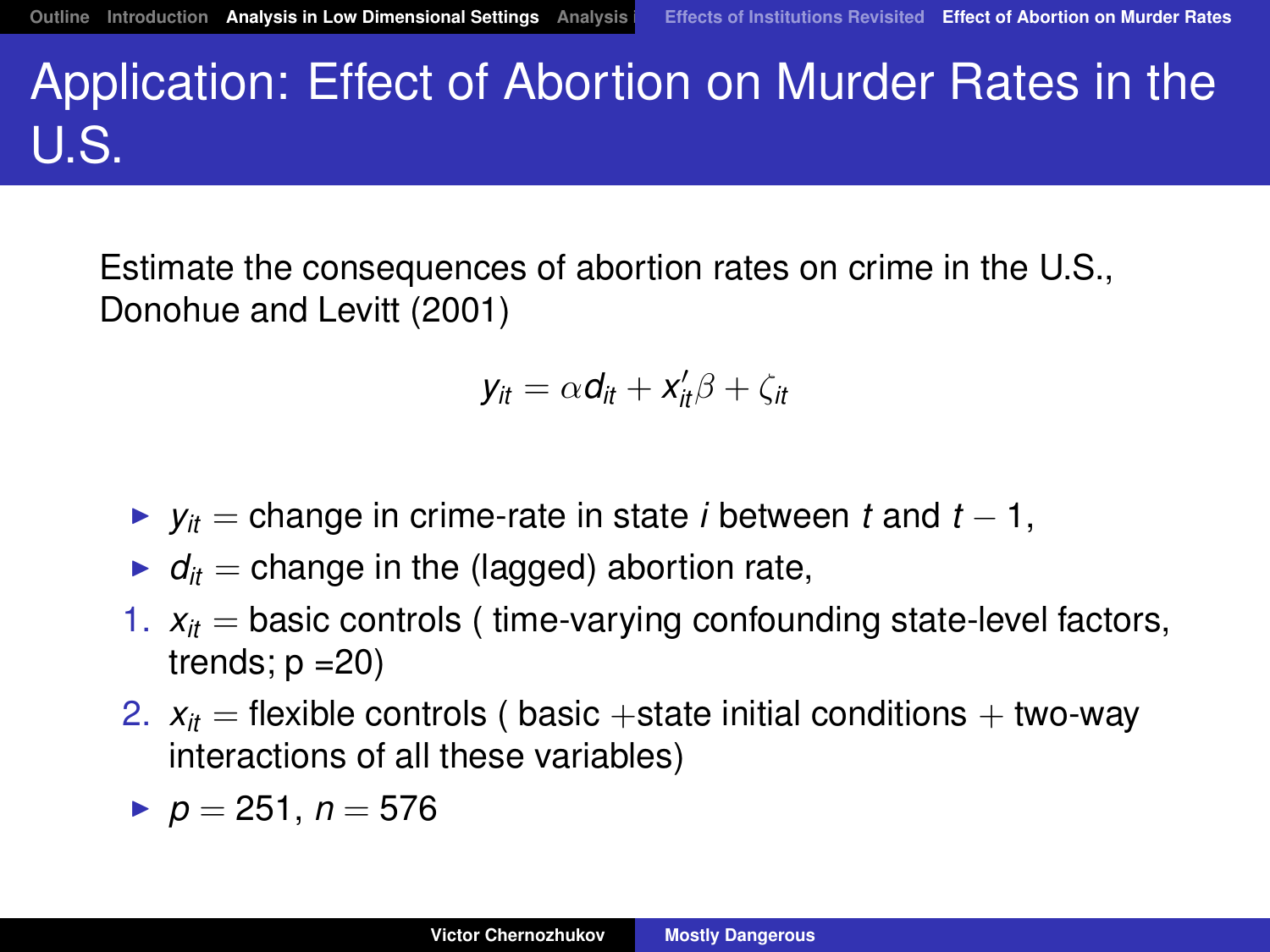#### Effect of Abortion on Murder, continued

|                          | Abortion on Murder |           |
|--------------------------|--------------------|-----------|
| Estimator                | Effect             | Std. Err. |
| <b>Basic Controls</b>    | $-0.204**$         | 0.068     |
| <b>Flexible Controls</b> | $-0.321$           | 1.109     |
| <b>Single Selection</b>  | $-0.202**$         | 0.051     |
| Double Selection         | $-0.166$           | 0.216     |

 $\triangleright$  Double selection by Lasso: 8 controls selected, including state initial conditions and trends interacted with initial conditions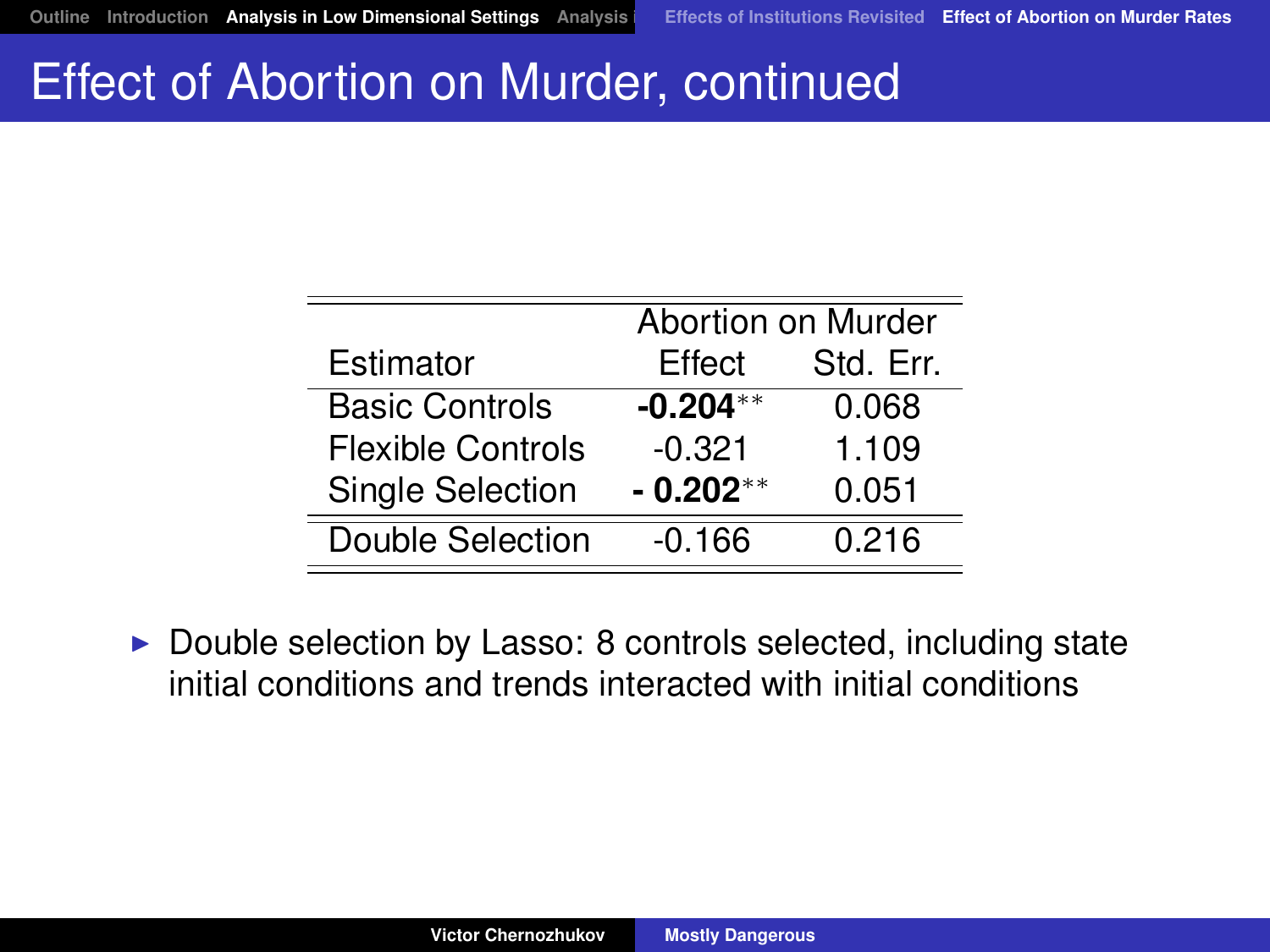- $\triangleright$  This is sort of a negative result, unlike in AJR (2011)
- $\triangleright$  Double selection doest not always overturn results. Plenty of positive results confirming:
	- $\triangleright$  Barro and Lee's convergence results in cross-country growth rates;
	- $\triangleright$  Poterba et al results on positive impact of 401(k) on savings;
	- Acemoglu et al (2014) results on democracy causing growth;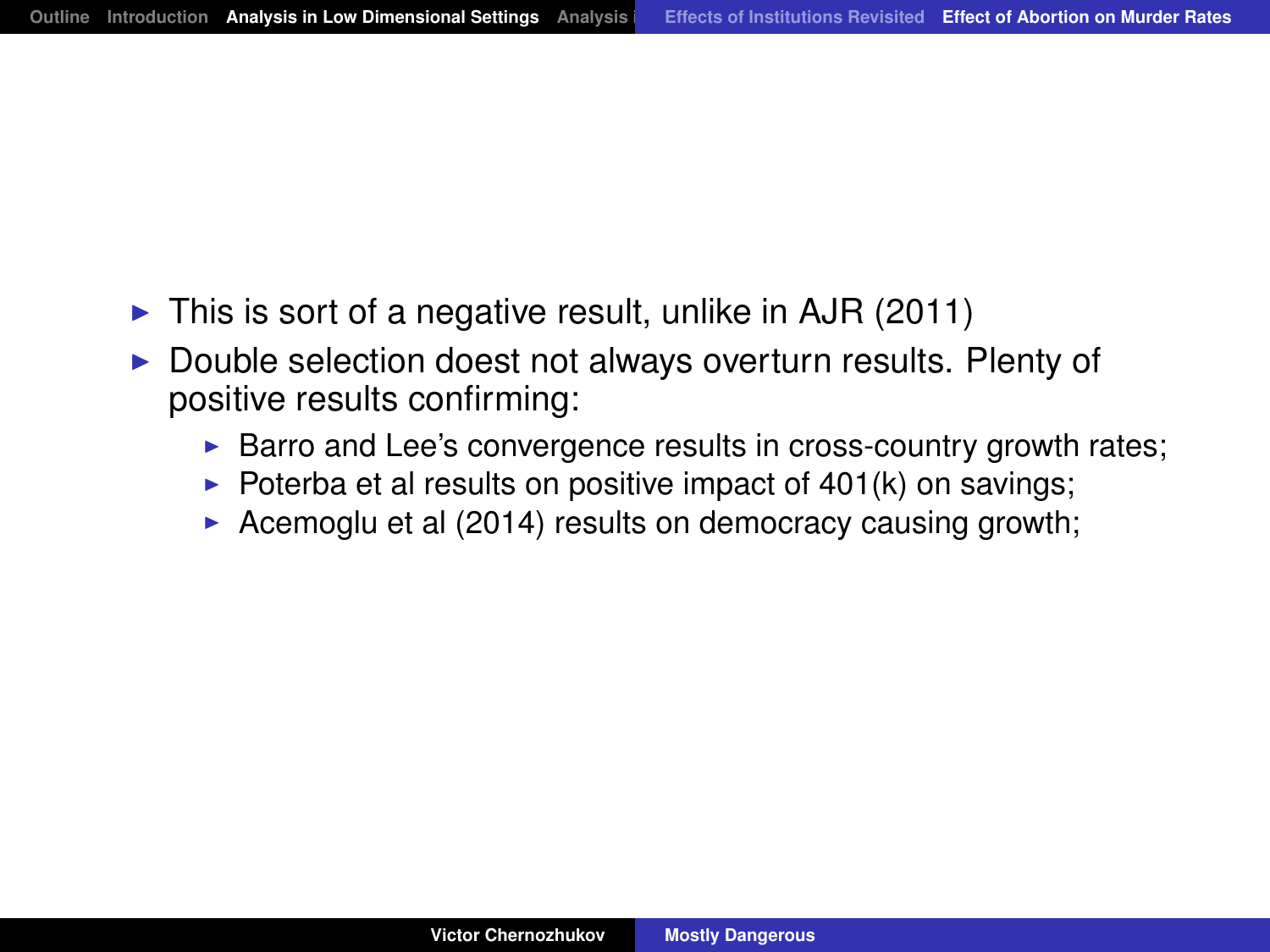### <span id="page-24-0"></span>High-Dimensional Prediction Problems

 $\blacktriangleright$  Generic prediction problem

$$
u_i=\sum_{j=1}^p x_{ij}\pi_j+\zeta_i, \quad \mathbb{E}[\zeta_i\mid x_i]=0, \quad i=1,\ldots,n,
$$

can have  $p = p_n$  small,  $p \propto n$ , or even  $p \gg n$ .

- In the double selection procedure,  $u_i$  could be outcome  $y_i$ , treatment *d<sup>i</sup>* , or instrument *z<sup>i</sup>* . Need to find good predictors among *xij* 's.
- $\triangleright$  APPROXIMATE SPARSITY: after sorting, absolute values of coefficients decay fast enough:

$$
|\pi|_{(j)} \leq Aj^{-a}, \quad a > 1, j = 1, ..., p = p_n, \forall n
$$

▶ RESTRICTED ISOMETRY: small groups of *x*<sup>*i*</sup><sub>*ij*</sub>*s* are not close to being collinear.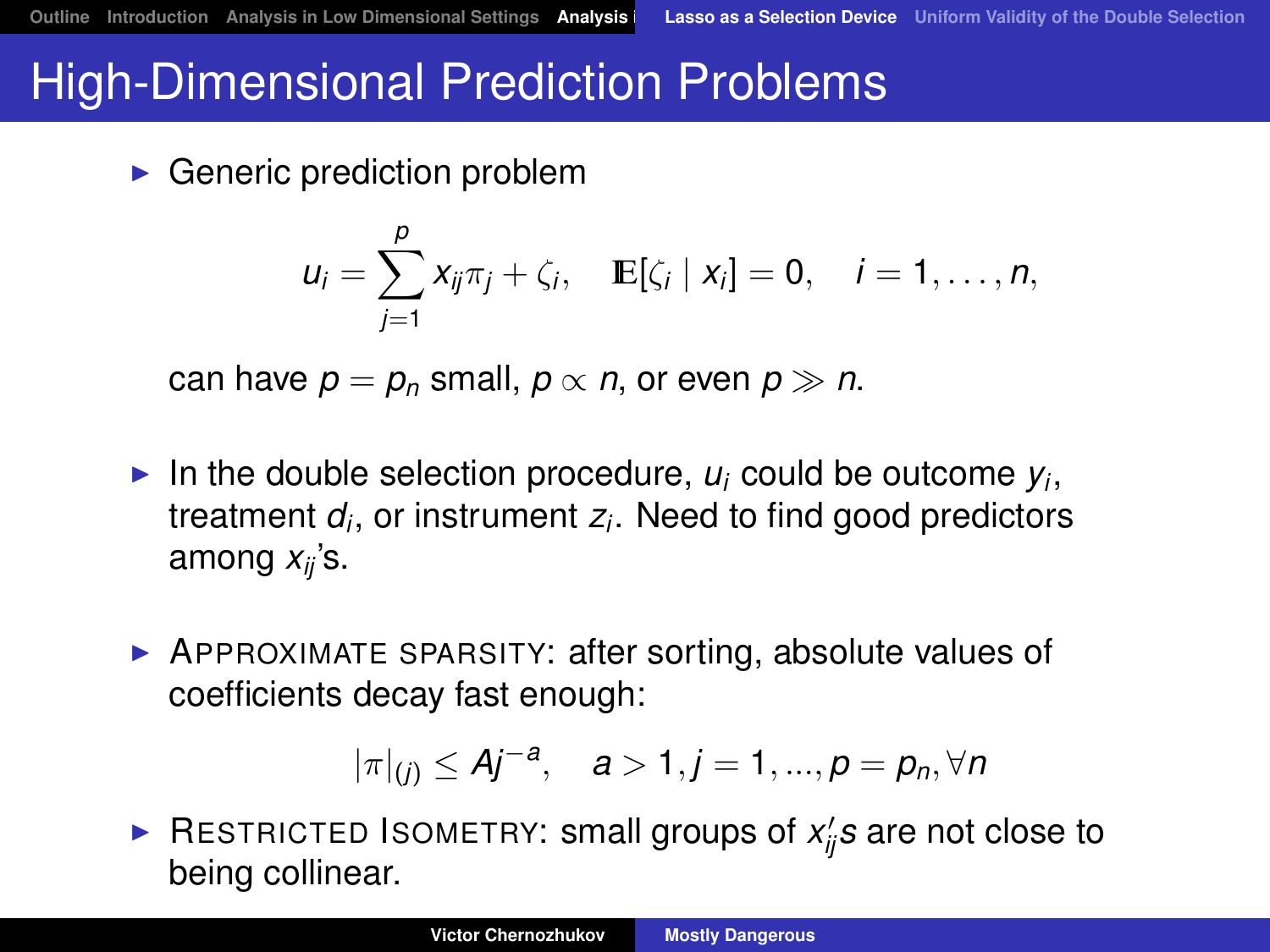## Selection of Predictors by Lasso

Assuming  $x_{ij}'$ *s* normalized to have the second empirical moment to 1.

 $\blacktriangleright$  Ideal (Akaike, Schwarz): minimize

$$
\sum_{i=1}^n \left(u_i-\sum_{j=1}^p x_{ij}b_j\right)^2+\lambda\left(\sum_{j=1}^p 1\{b_j\neq 0\}\right).
$$

▶ Lasso (Bickel, Ritov, Tsybakov, Annals, 2009): minimize

$$
\sum_{i=1}^n \left(u_i - \sum_{j=1}^p x_{ij}b_j\right)^2 + \lambda \left(\sum_{j=1}^p |b_j|\right), \quad \lambda = \sqrt{\mathbb{E}\zeta^2} 2\sqrt{2n \log(pn)}
$$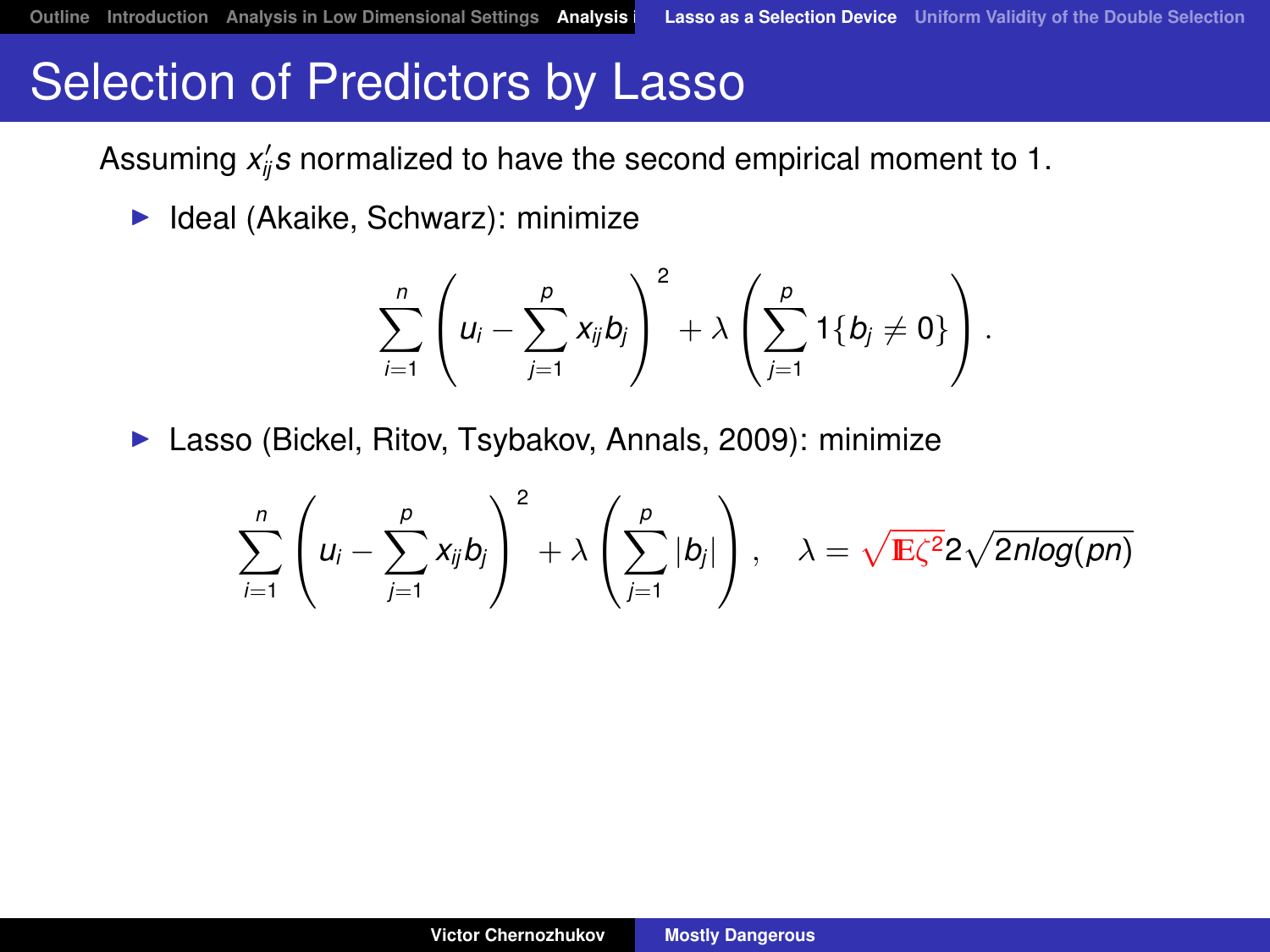## Selection of Predictors by Lasso

Assuming  $x_{ij}'$ *s* normalized to have the second empirical moment to 1.

 $\blacktriangleright$  Ideal (Akaike, Schwarz): minimize

$$
\sum_{i=1}^n \left(u_i-\sum_{j=1}^p x_{ij}b_j\right)^2+\lambda\left(\sum_{j=1}^p 1\{b_j\neq 0\}\right).
$$

▶ Lasso (Bickel, Ritov, Tsybakov, Annals, 2009): minimize

$$
\sum_{i=1}^n \left(u_i - \sum_{j=1}^p x_{ij}b_j\right)^2 + \lambda \left(\sum_{j=1}^p |b_j|\right), \quad \lambda = \sqrt{\mathbb{E}\zeta^2} 2\sqrt{2n \log(pn)}
$$

 $\triangleright$  Root Lasso (Belloni, Chernozhukov, Wang, Biometrika, 2011): minimize

$$
\sqrt{\sum_{i=1}^n \left(u_i - \sum_{j=1}^p x_{ij}b_j\right)^2} + \lambda \left(\sum_{j=1}^p |b_j|\right), \quad \lambda = \sqrt{2n\log(pn)}
$$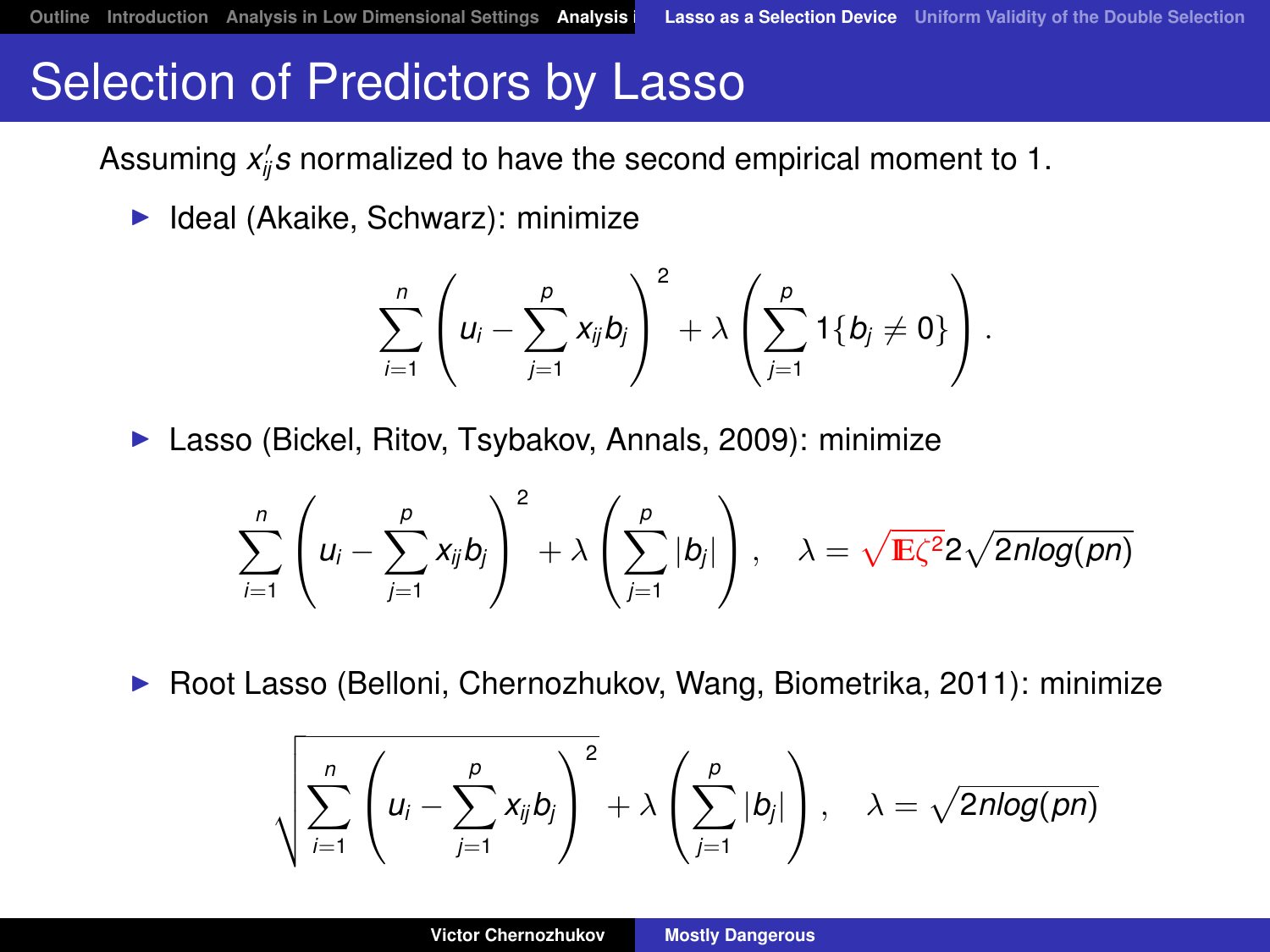## Lasso provides high-quality model selection

#### Theorem (Belloni and Chernozhukov: Bernoulli, 2013, Annals, 2014)

*Under approximate sparsity and restricted isometry conditions, Lasso and Root-Lasso find parsimonious models of approximately optimal size*

$$
s=n^{\frac{1}{2a}}.
$$

*Using these models, the OLS can approximate the regression functions at the nearly optimal rates in the root mean square error:*

$$
\sqrt{\frac{s}{n} \log(pn)}
$$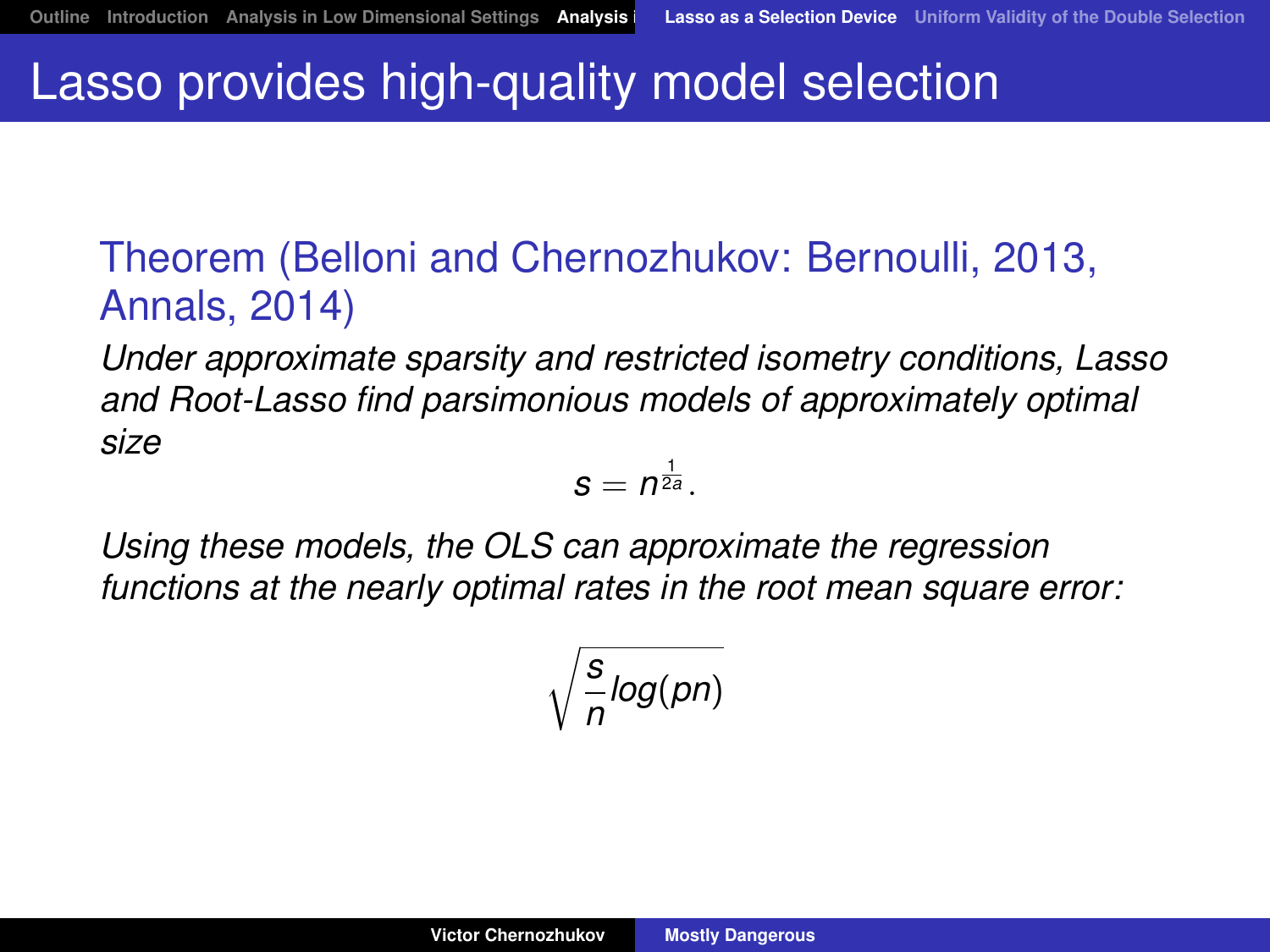## Double Selection in Approximately Sparse Regression

 $\blacktriangleright$  Exogenous model

$$
y_i = d_i \alpha + \sum_{j=1}^p x_{ij} \beta_j + \zeta_i, \quad \mathbb{E}[\zeta_i \mid d_i, x_i] = 0, \quad i = 1, \ldots, n,
$$

$$
d_i = \sum_{j=1}^p x_{ij} \gamma_j + \nu_i, \quad \mathbb{E}[\nu_i \mid x_i] = 0, \quad i = 1, \ldots, n,
$$

can have *p* small,  $p \propto n$ , or even  $p \gg n$ .

**• APPROXIMATE SPARSITY: after sorting absolute values of** coefficients decay fast enough:

$$
|\beta|_{(j)} \leq Aj^{-a}, \quad a > 1, \quad |\gamma|_{(j)} \leq Aj^{-a}, \quad a > 1.
$$

▶ RESTRICTED ISOMETRY: small groups of *x*<sup>*i*</sup><sub>*ij*</sub>*s* are not close to being collinear.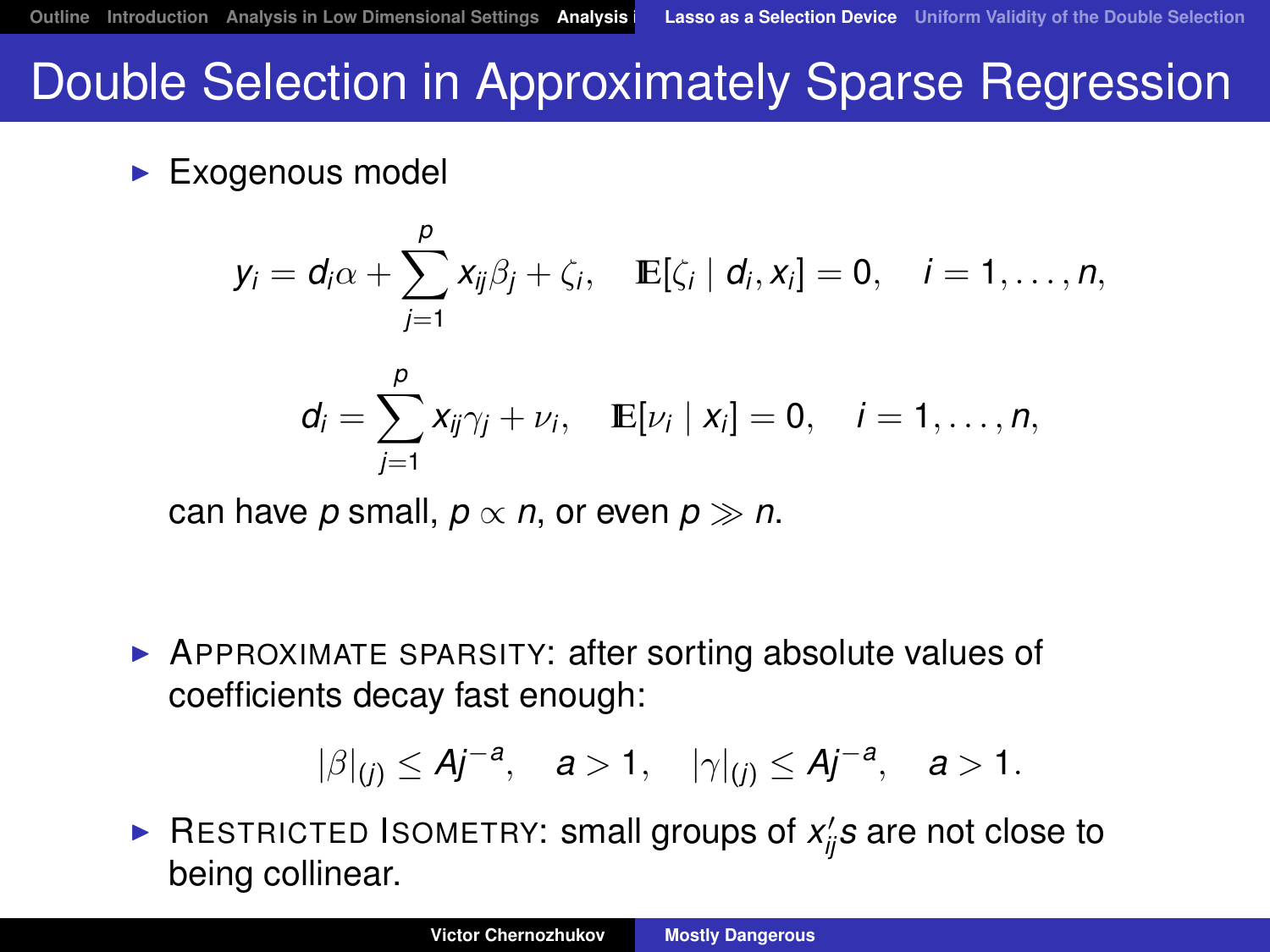## Double Selection Procedure

**Post-double selection** procedure (BCH, 2010, ES World Congress, ReStud 2013):

Step 1. Include  $x_{ii}$ 's that are significant predictors of  $y_i$  as judged by LASSO or OTHER high-quality selection procedure.

- Step 2. Include *xij* 's that are significant predictors of *d<sup>i</sup>* as judged by LASSO or OTHER high-quality selection procedures.
- Step 3. Refit the model by least squares after selection, use standard confidence intervals.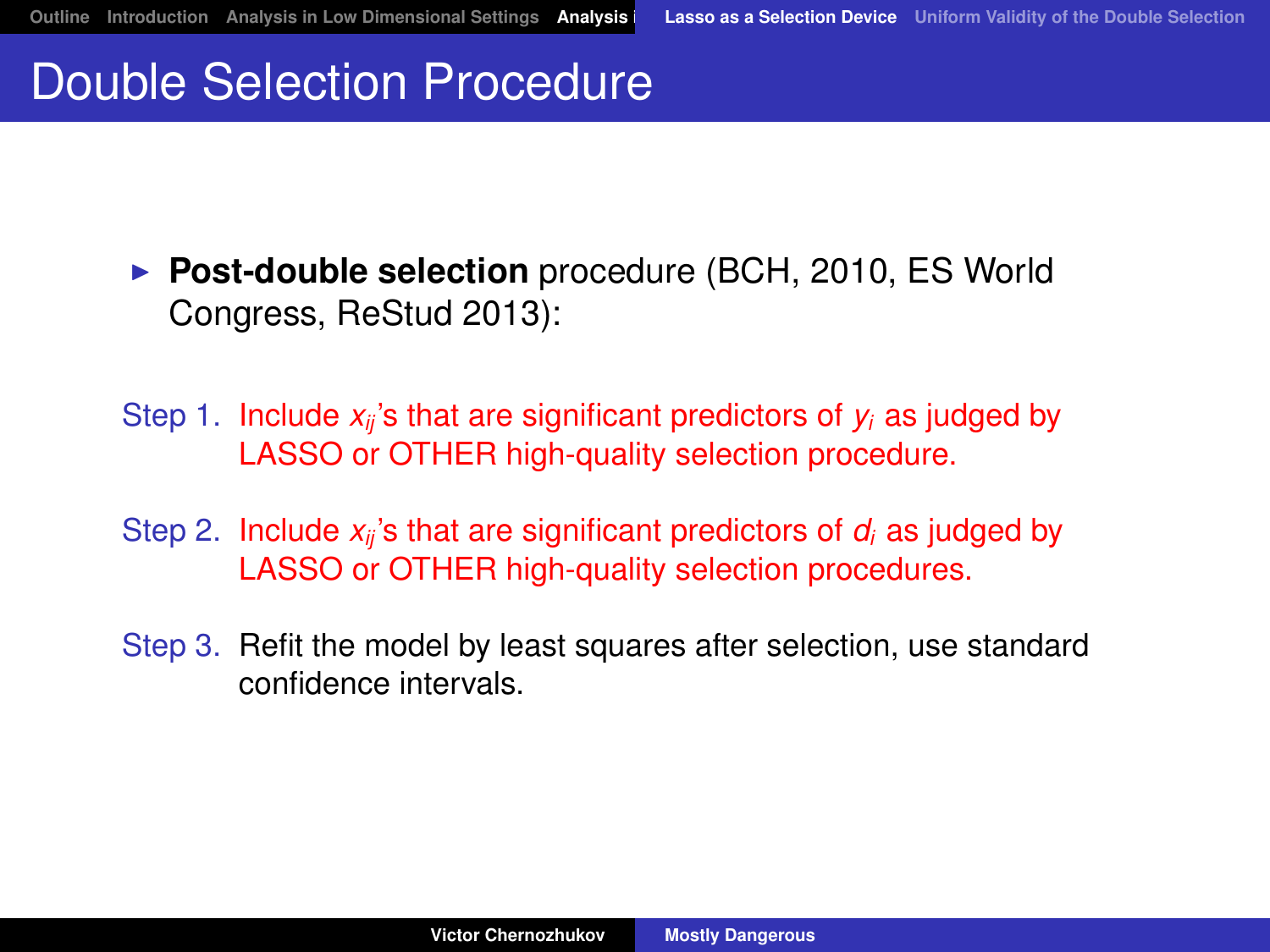## <span id="page-30-0"></span>Uniform Validity of the Double Selection

Theorem (Belloni, Chernozhukov, Hansen: WC 2010, ReStud 2013)

*Uniformly within a class of approximately sparse models with restricted isometry conditions*

> $\sigma_n^{-1}$ √  $n(\check{\alpha} - \alpha_0) \rightarrow_d N(0, 1),$

where  $σ<sub>n</sub><sup>2</sup>$  is conventional variance formula for least squares. Under *homoscedasticity, semi-parametrically efficient.*

- $\triangleright$  Model selection mistakes are asymptotically negligible due to double selection.
- **Analogous result also holds for** *endogenous* **models**, see Chernozhukov, Hansen, Spindler, *Annual Review of Economics*, 2015.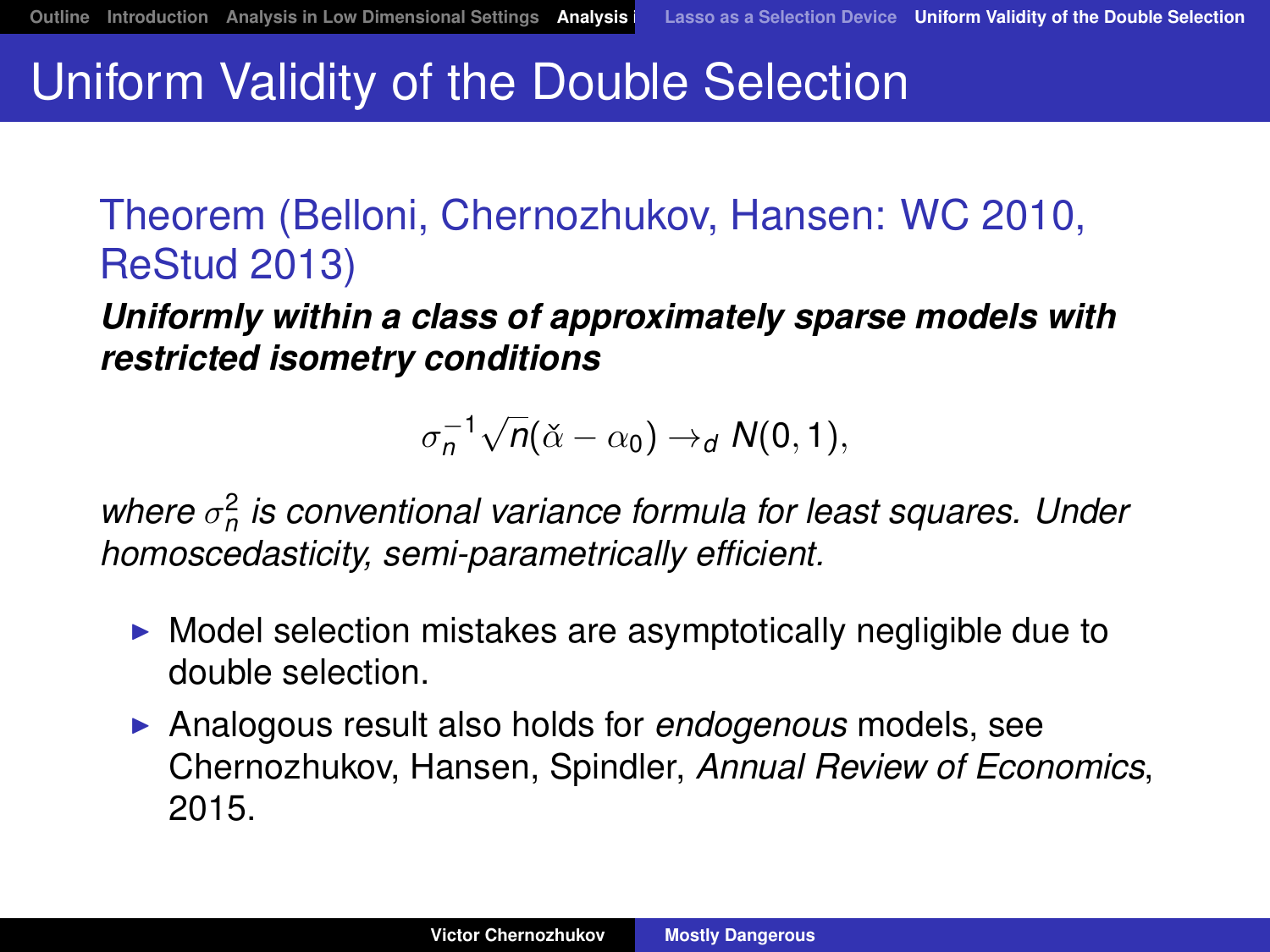## Monte Carlo Confirmation

In this simulation we used:  $p = 200$ ,  $n = 100$ ,  $\alpha_0 = .5$ 

$$
y_i = d_i \alpha + x'_i \beta + \zeta_i, \ \zeta_i \sim N(0,1)
$$

$$
d_i=x'_i\gamma+v_i,\ v_i\sim N(0,1)
$$

**P** approximately sparse model:

$$
|\beta_j| \propto 1/j^2, |\gamma_j| \propto 1/j^2
$$

 $\blacktriangleright$   $R^2 = .5$  in each equation

 $\blacktriangleright$  regressors are correlated Gaussians:

$$
x \sim N(0, \Sigma), \ \Sigma_{kj} = (0.5)^{|j-k|}.
$$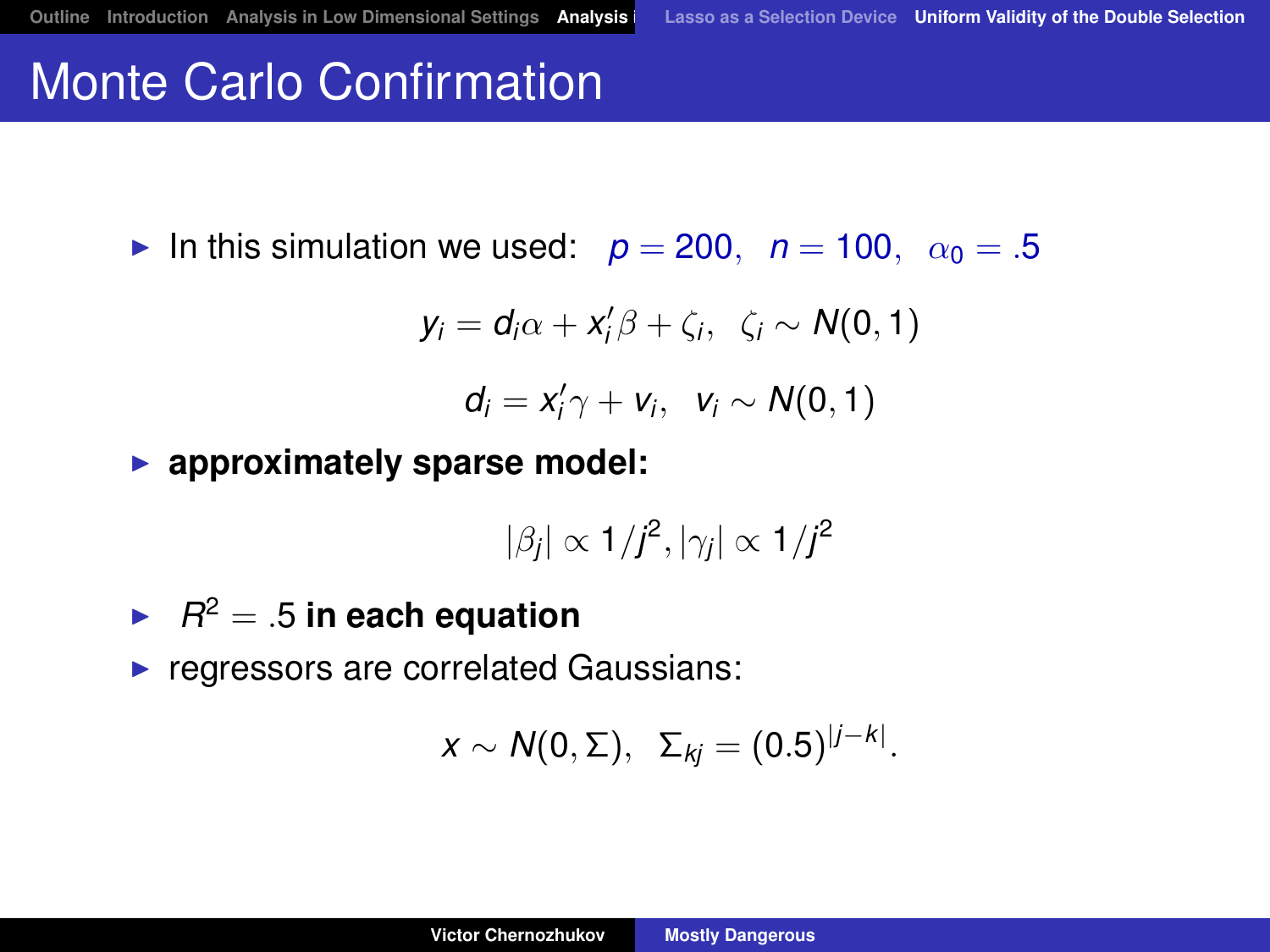## Distribution of Post Double Selection Estimator

 $p = 200, n = 100$ 

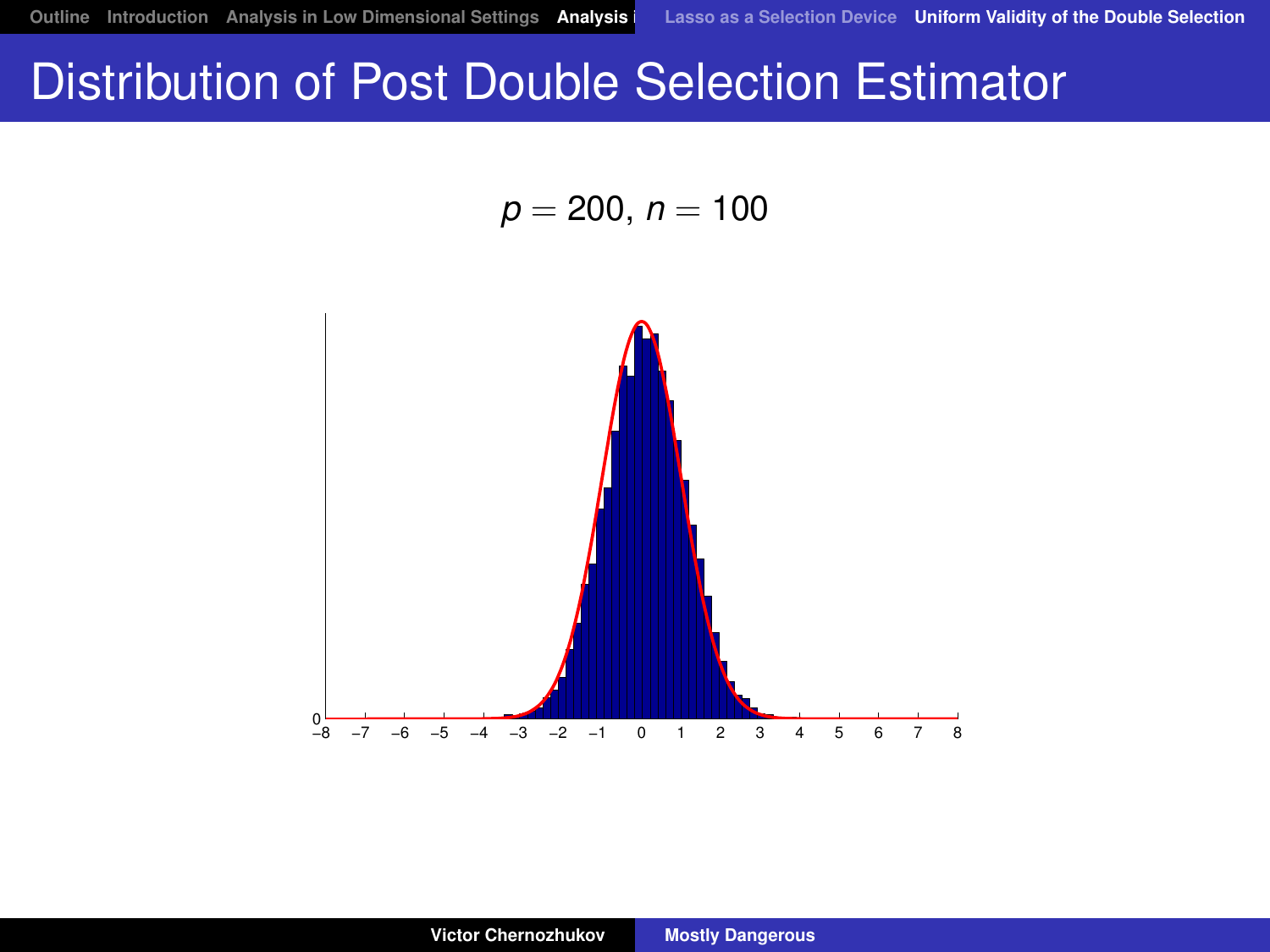## Distribution of Post-Single Selection Estimator

 $p = 200$  and  $n = 100$ 

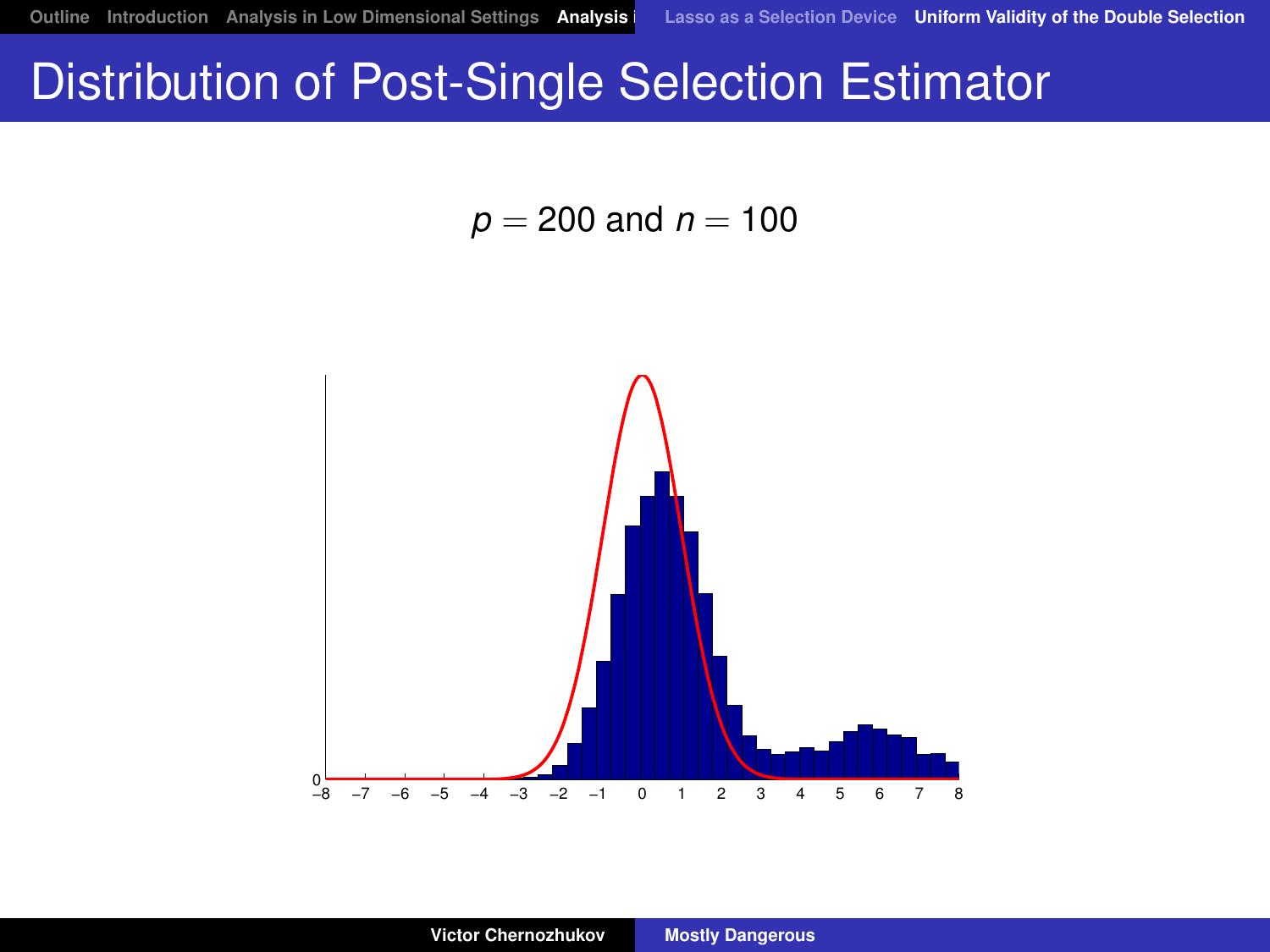## <span id="page-34-0"></span>Generalization: Orthogonalized or "Doubly Robust" Moment Equations

- $\blacktriangleright$  Goal:
	- inference on structural parameter  $\alpha$  (e.g., elasticity)
	- having done Lasso & friends fitting of reduced forms  $\eta(\cdot)$
- $\triangleright$  Use orthogonalization methods to remove biases. This often amounts to solving auxiliary prediction problems.
- $\blacktriangleright$  In a nutshell, we want to set up moment conditions



such that the orthogonality conditions hold:

$$
\partial_{\eta} \mathbb{E}[g(W, \alpha_0, \eta)]\Big|_{\eta=\eta_0} = 0
$$

 $\triangleright$  See my website for papers on this.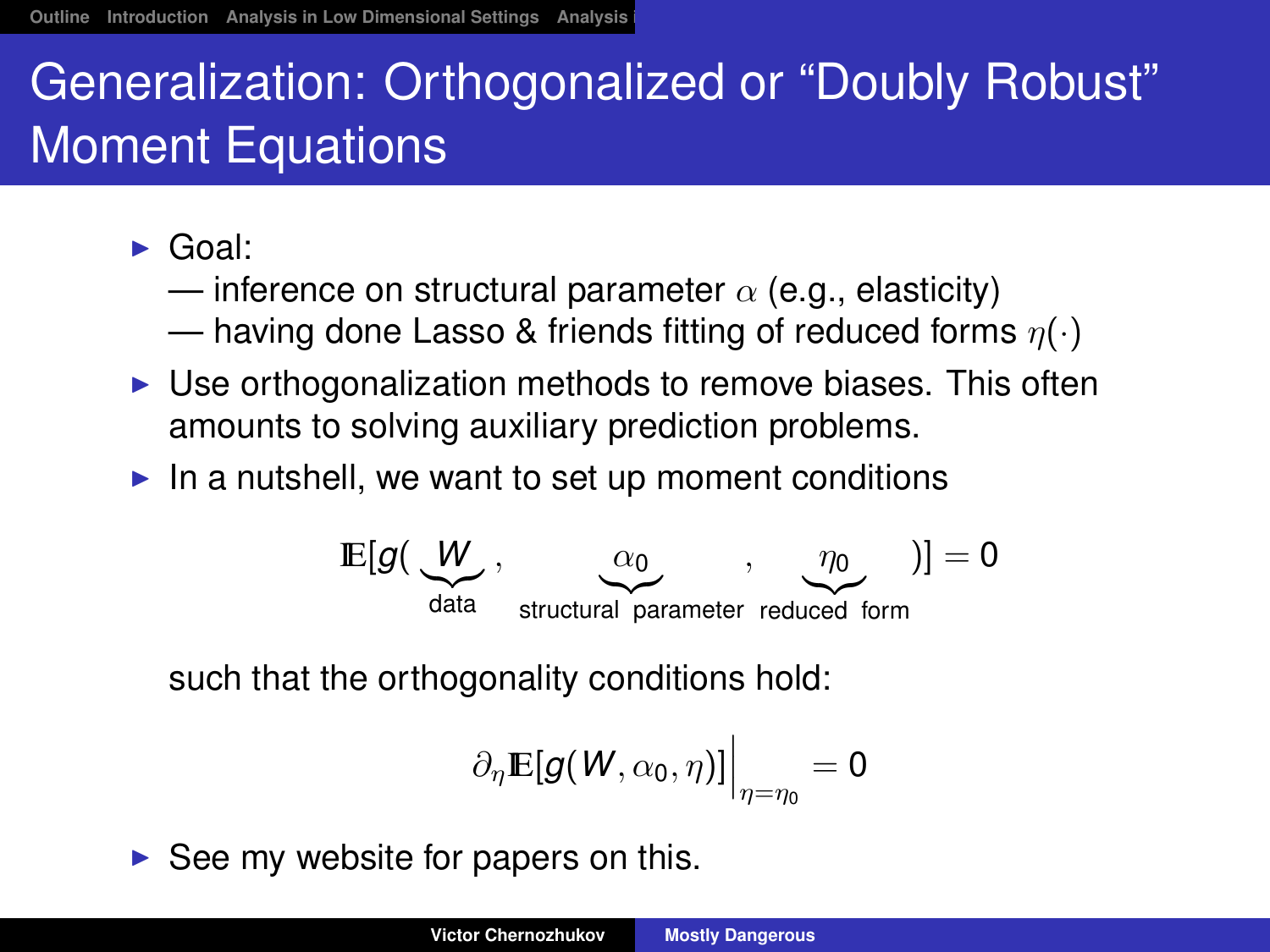## Inference on Structural/Treatment Parameters





#### Without Orthogonalization With Orhogonalization